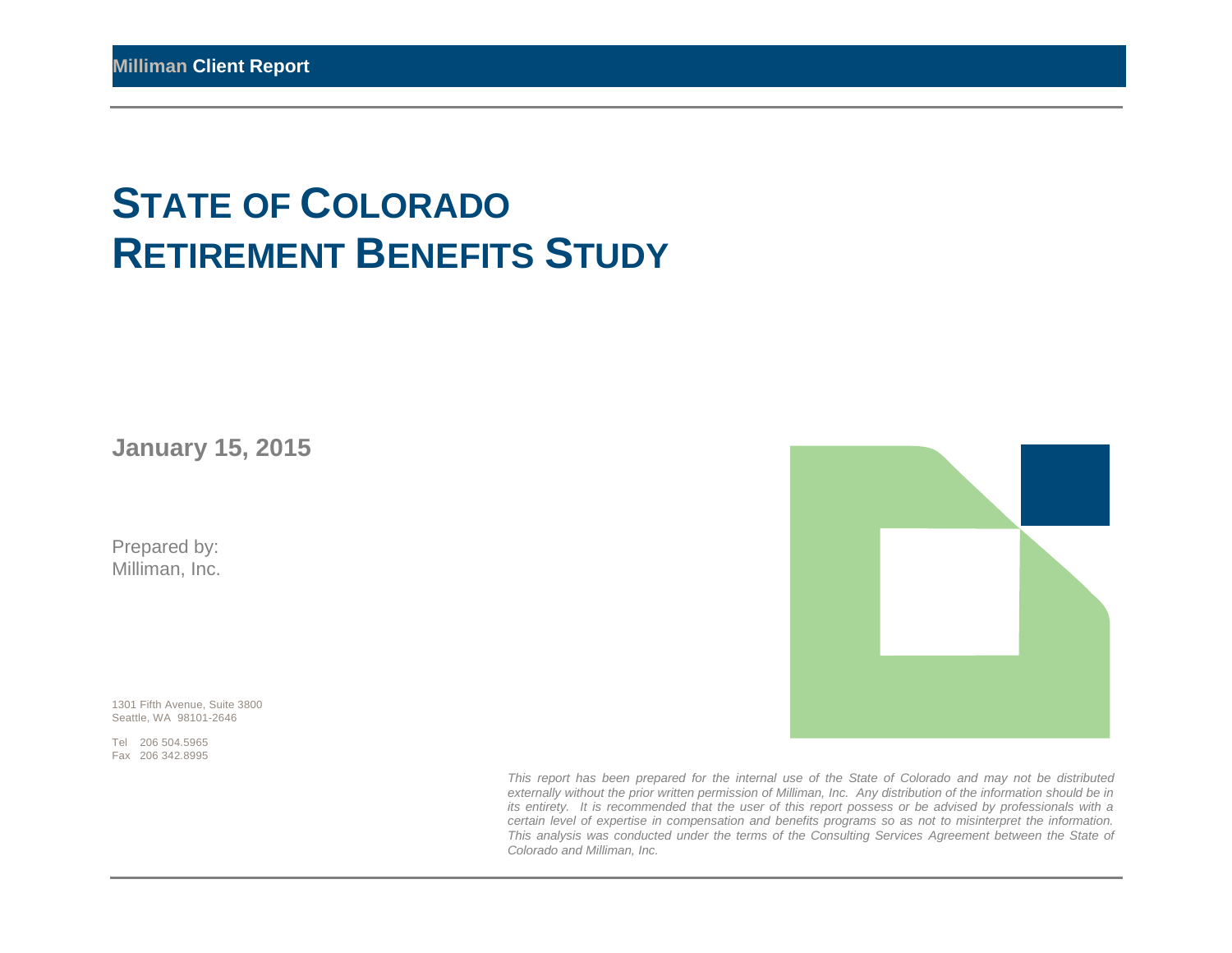January 15, 2015

Members of the Department of Personnel & Administration:

This report contains the results of a retirement benefits study. The study compares the retirement benefits provided to employees through the Colorado Public Employees Retirement Association (PERA) to the market and identifies the retirement benefit value offered by the State of Colorado (the State). The study was conducted pursuant to Senate Bill 14-214 which requires the Department of Personnel & Administration (DPA) to establish a contract with a third party compensation consulting firm with actuarial expertise and national standing to perform an extensive study and market comparison to determine the values of the retirement benefits provided by the PERA to the State's total compensation package. The report presents our findings and observations.

This report has been prepared in accordance with Milliman's standards for rigorous analysis, high quality work and formal internal peer review process. These results are based on methods, data, and assumptions that are reasonable and consistent with those used for the numerous other similar compensation studies we have performed.

Very truly yours,

Gry Me/tutt

Principal Milliman, Inc.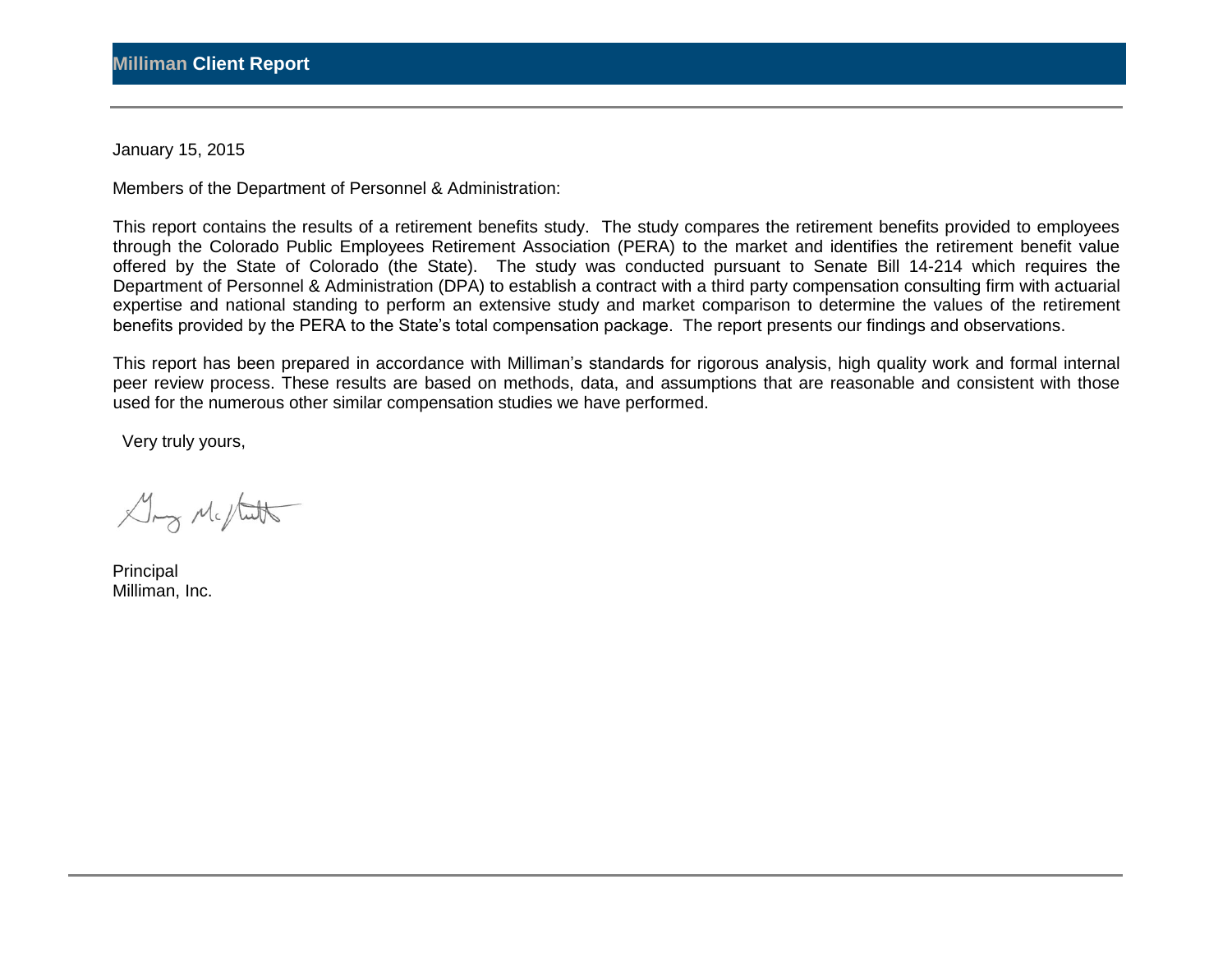| IV. Findings and Observations |  |
|-------------------------------|--|
|                               |  |
|                               |  |
|                               |  |
|                               |  |
|                               |  |
|                               |  |
|                               |  |
|                               |  |
| $\mathbf{L}$                  |  |
| Appendix                      |  |
|                               |  |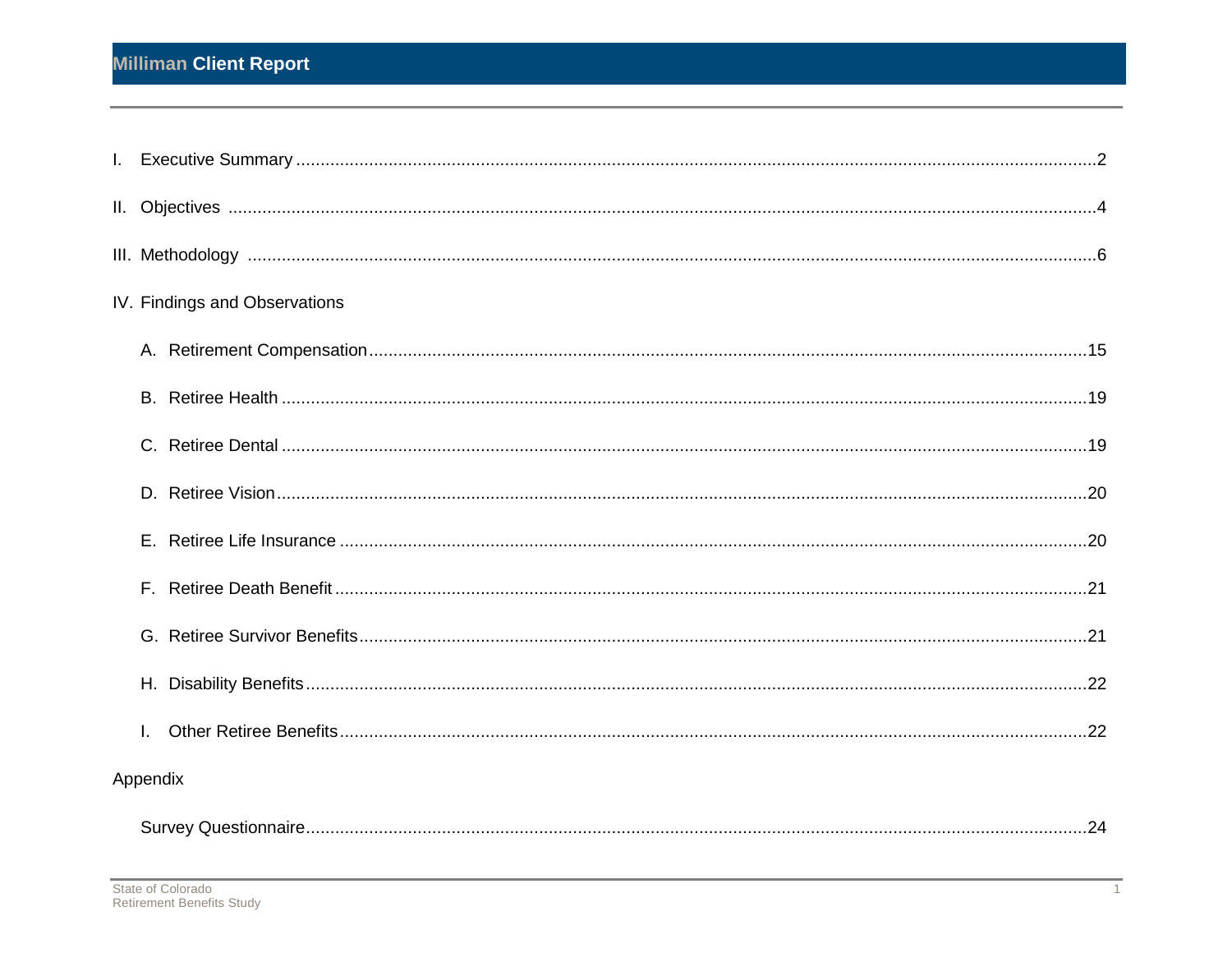#### **I. EXECUTIVE SUMMARY**

Milliman, Inc. (Milliman) was retained by the State of Colorado (the State) to conduct a study to compare the retirement package provided to state employees through the Colorado Public Employees Retirement Association (PERA) to the market and identify the retirement benefit value in the total compensation package offered by the State. This study requires a comparison between the State and similar workforce structures including private companies and other states. It is important to note that this study evaluates the retirement benefit value provided to state employees rather than the cost borne by the State with respect to the retirement benefit provided through PERA.

From the perspective of the consultant it is important to recognize that total compensation programs in the majority of established, large public organizations involve multiple elements, namely:

- Base salary
- **Benefits** 
	- $-$  Retirement/savings plan
	- $-$  Insurance (medical/vision, dental, life, disability)
	- $-$  Paid time-off (vacation, sick, holidays)

This study analyzes the retirement benefit value delivered to employees of the State. An important consideration is when properly designed and administered, retirement benefits can help provide:

- Competitive total compensation opportunities
- ◆ Employee recruitment and retention elements
- Linkage between the interests of the State and employees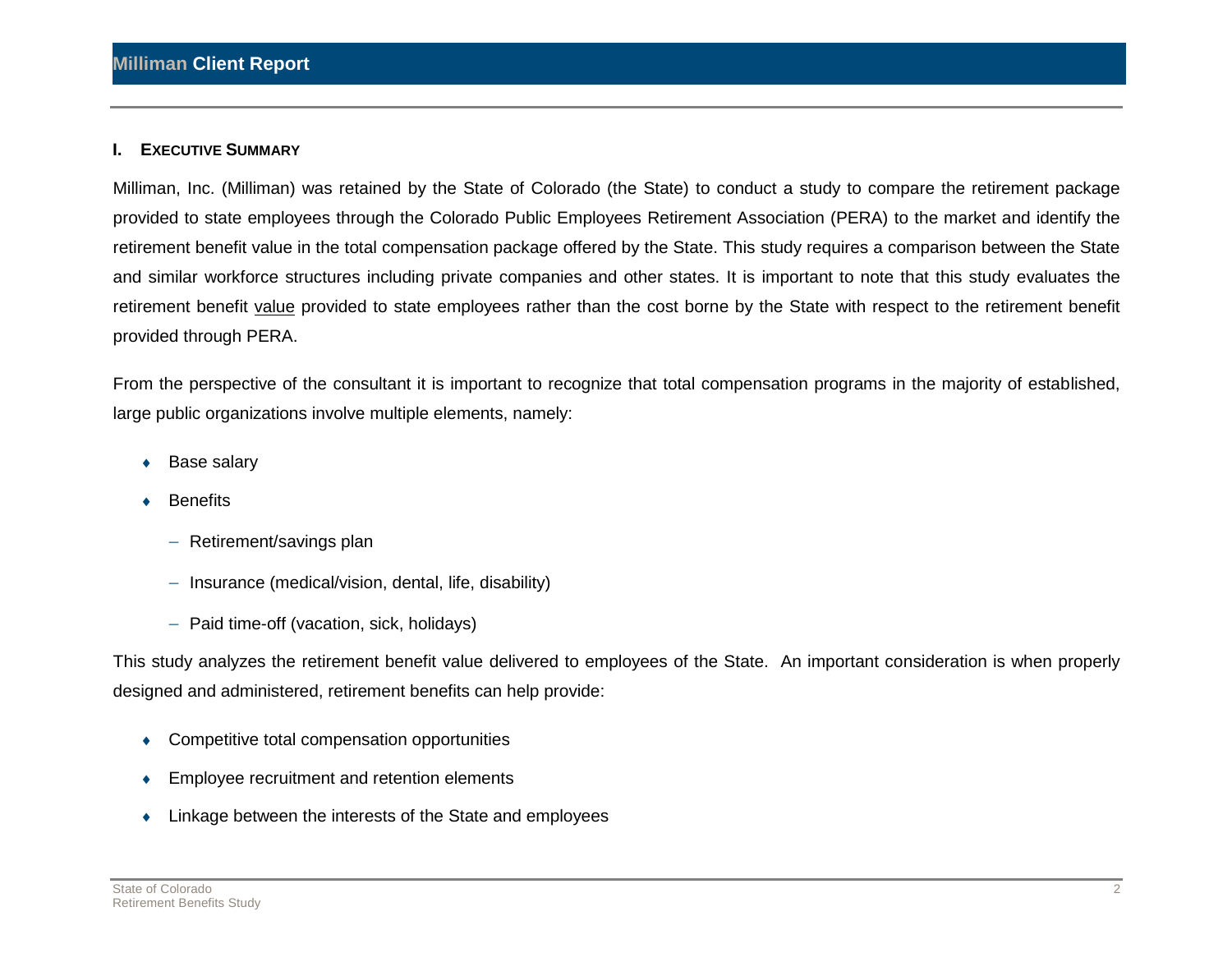◆ Employee security elements

Milliman's methodology focuses strictly on employer provided value to employees, as provided through their retirement benefits. This value is generally presented as a percent of pay that would represent a fair trade off to a sample employee. That is, what additional pay would an employee accept throughout their career in exchange for foregoing the retirement benefit? This is intended to provide a simple comparison across different types of plans and the value provided to employees. Generally, these are best interpreted in a relative context, rather than an absolute value provided to all employees.

Overall, the State provides retirement benefits to its employees that are valued above median market practice; albeit, not significantly. In particular, the State's retirement compensation, delivered primarily through a defined benefit plan, provides upper quartile value to employees as compared to other participants in this survey. We note the following findings:

- For the retirement benefits that we explicitly valued, based on the methodology described in detail below, the State's total retirement compensation package is equivalent to 15.7% of pay (15.4% defined benefit and 0.3% retiree health), relative to the market median of 14.7% (combined sources: defined contribution, defined benefit, social security, and retiree health)
- Regarding retiree benefits other than defined benefit and retiree health (and expected to have minimal value to employees), the State's offerings are generally consistent with market trends of survey participants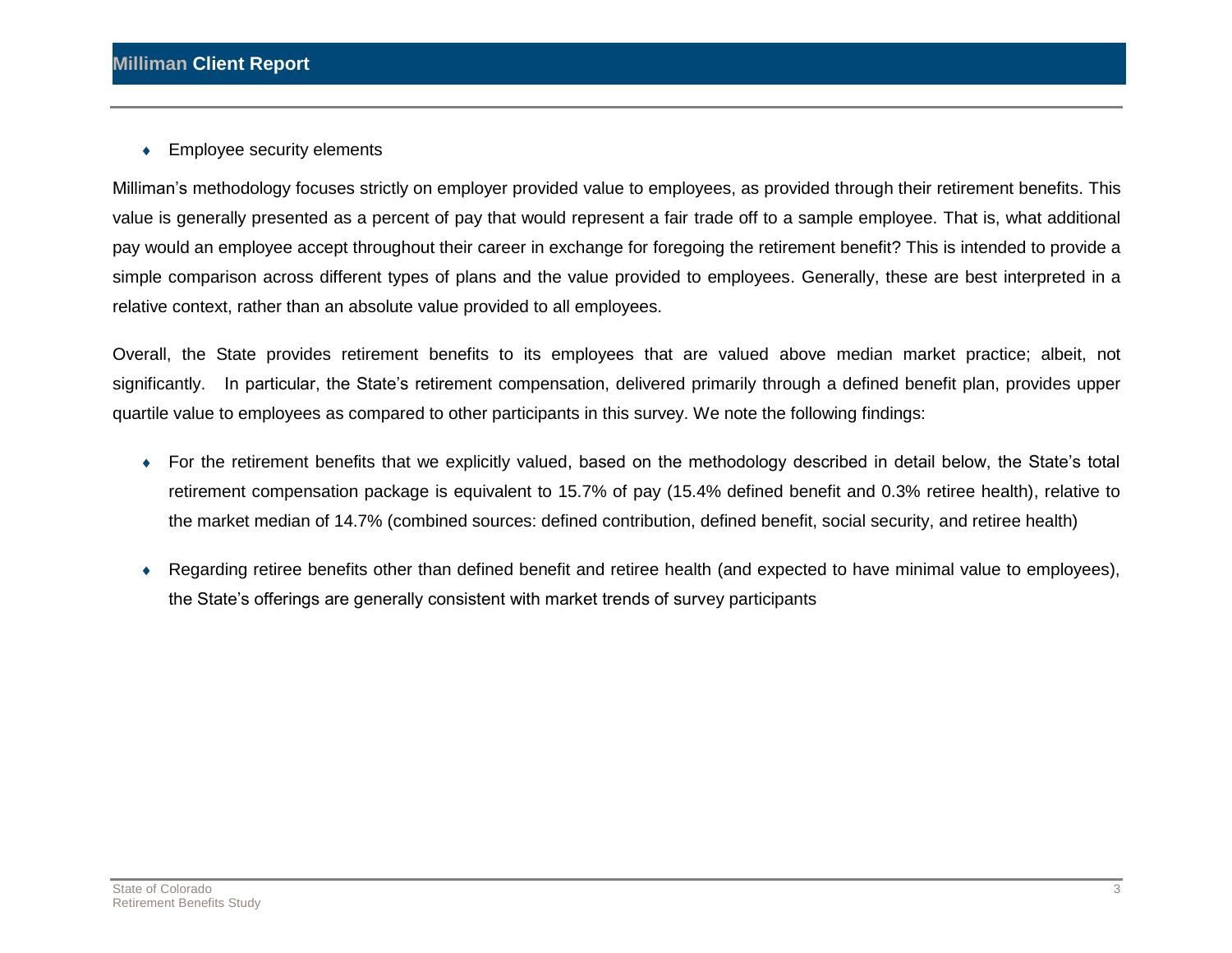#### **II. OBJECTIVES**

Currently, the State provides retirement benefits for employees through the Colorado Public Employees Retirement Association (PERA), rather than contributing to Social Security. Newly hired State employees have a choice of two basic retirement plans: the Colorado PERA Defined Benefit Plan or a Defined Contribution Plan.

The objectives of this study are to compare the retirement package provided to employees through PERA to the market and identify the retirement benefit value in the total compensation package offered by the State. This study requires a comparison between the State and similar workforce structures including private companies and other states.

The following requirements by the State were conducted by Milliman to satisfy the objectives of this study:

- Milliman collected market data from private sector organizations and other states to compare to the State. DPA provided current state data and PERA provided access to official association member information and data under a confidentiality agreement with Milliman.
- The analysis included a detailed comparison of the following benefits:
	- Retirement compensation
	- $-$  Retiree health
	- Retiree dental
	- $-$  Retiree vision
	- Retiree life insurance
	- $-$  Retiree death benefit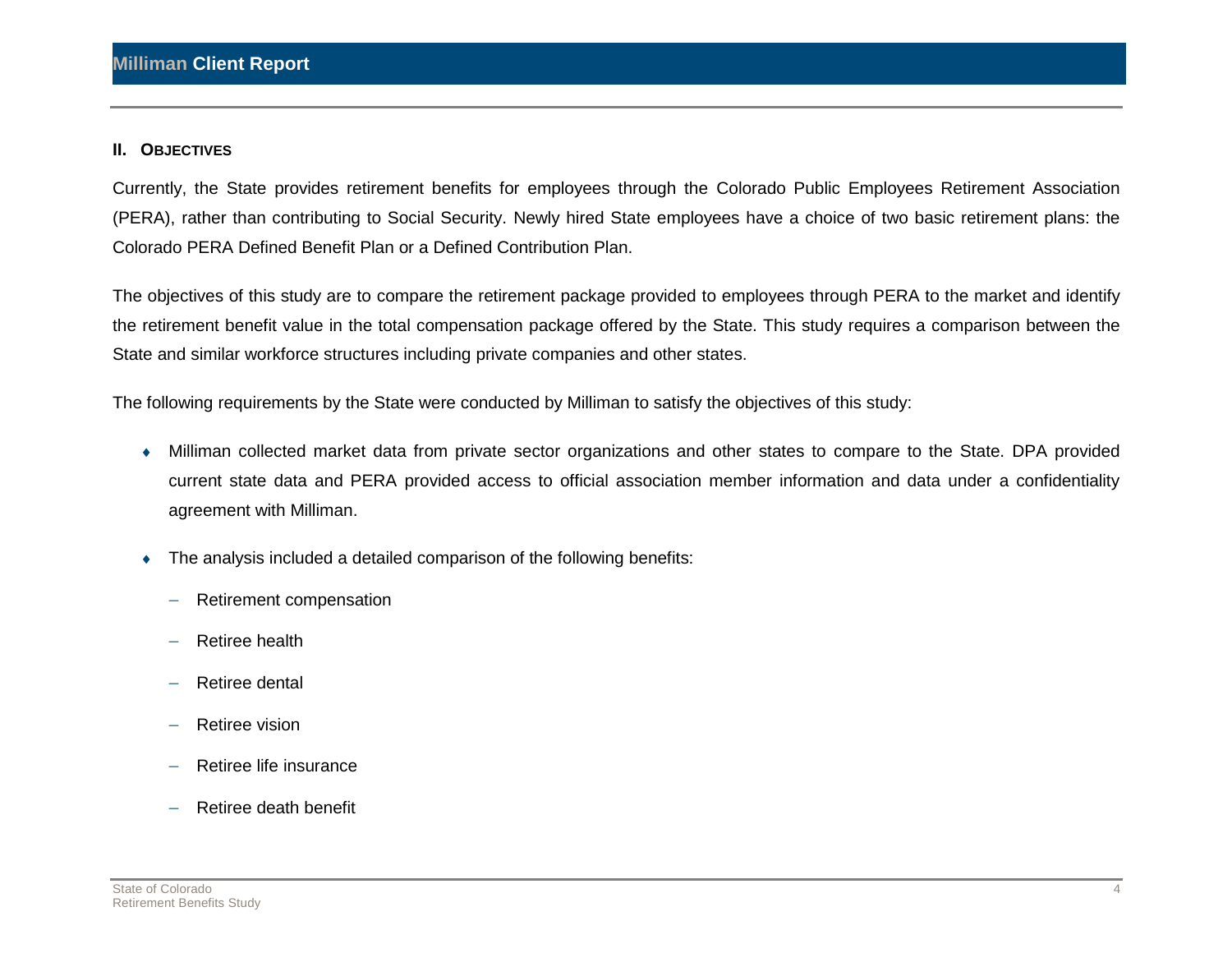- $-$  Retiree survivor benefits
- Benefits offered to non-retirees as members of PERA such as short-term disability

This study evaluated the retirement benefit value provided to state employees rather than the cost borne by the State with respect to the retirement benefit provided through PERA. The study was performed from October through December 2014. Milliman acknowledges the assistance and cooperation extended by staff at the DPA and PERA, as well as staff at the other organizations participating in the survey. Further, this study concentrated on the retirement benefit value provided to general state employees from the survey participants and did not include other classes of employees such as State Troopers and Judges.

According to the Request for Bid, the State currently contributes 10.15% of each employee's salary toward the PERA retirement benefit. In addition, legislation requires the State, as a PERA employer, to contribute an incremental percentage increase each year toward the Amortization Equalization Disbursement (AED) and the Supplemental Amortization Equalization Disbursement (SAED). The focus of this study is not on the employer cost or the manner in which the State funds the plan. Accordingly, the AED and SAED are irrelevant for purposes of this study.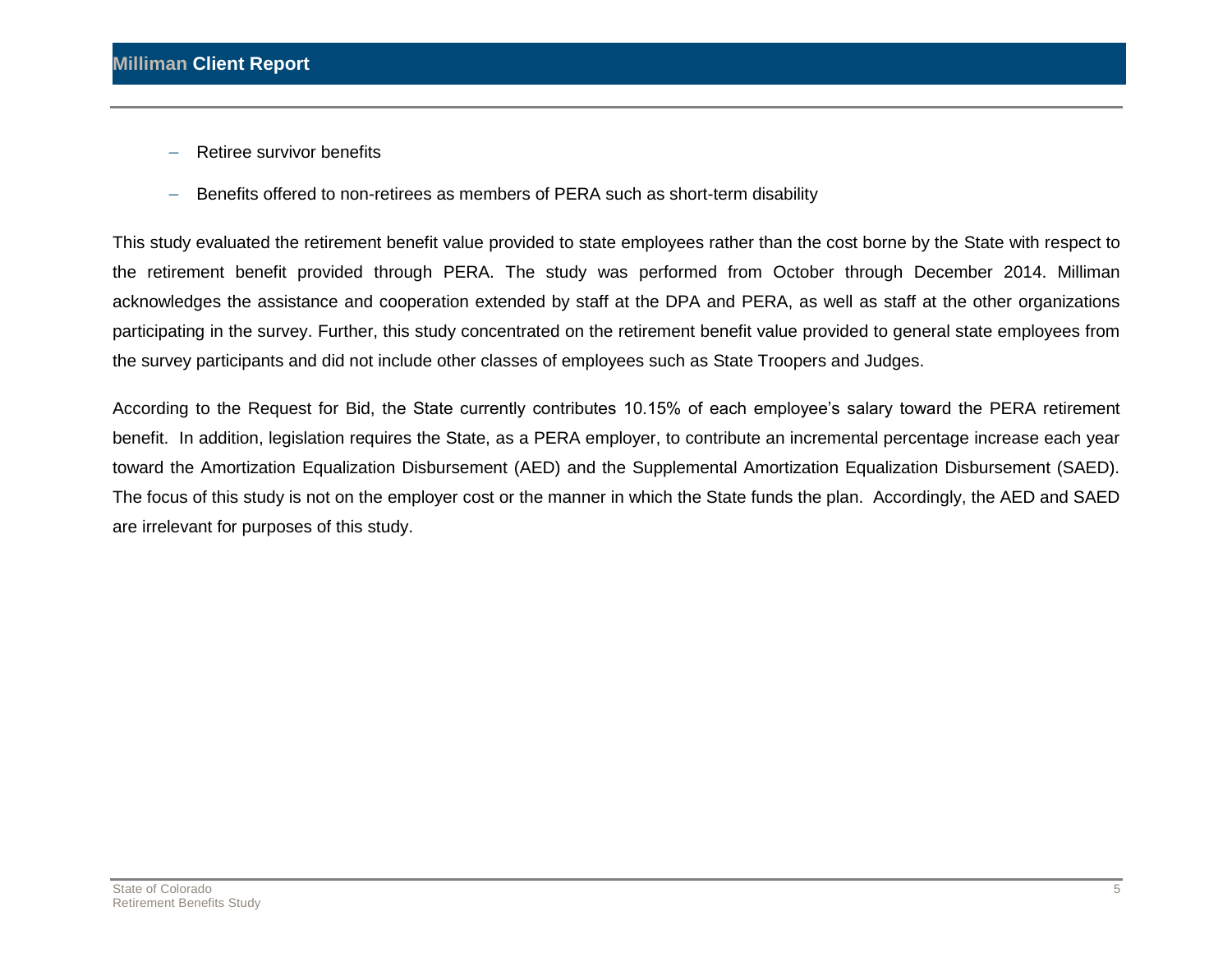#### **III. METHODOLOGY**

The objectives of this study are to review the *value* of retirement benefits (as opposed to the cost of the benefits) provided to employees of the State compared to similar workforce structures; therefore, a market survey was conducted to measure and evaluate these benefit offerings.

The following is an overview of the applied approach and methodology to achieve the required scope of services in the project.

### **Planning**

- Milliman established a collaborative relationship between DPA and Milliman through formation of a Project Team
- Milliman developed and finalized a project work plan and timeline

### **Data Review**

- DPA (and PERA to the extent required) provided Milliman with all pertinent background information
- Milliman reviewed data prior to initial Project Team meeting

### **Survey Approach**

Based on the requirements under the scope of work, Milliman identified and provided to the Project Team the appropriate organizations for inclusion in the survey. Consideration was given to sources that reflect the markets appropriate for the State.

### *Identification of survey sample*

To identify the appropriate survey sample of organizations, consideration was given to the relevant peer group for the State. The statement of work required a comparison to private companies and other states. In its most simple form, a peer group is a labor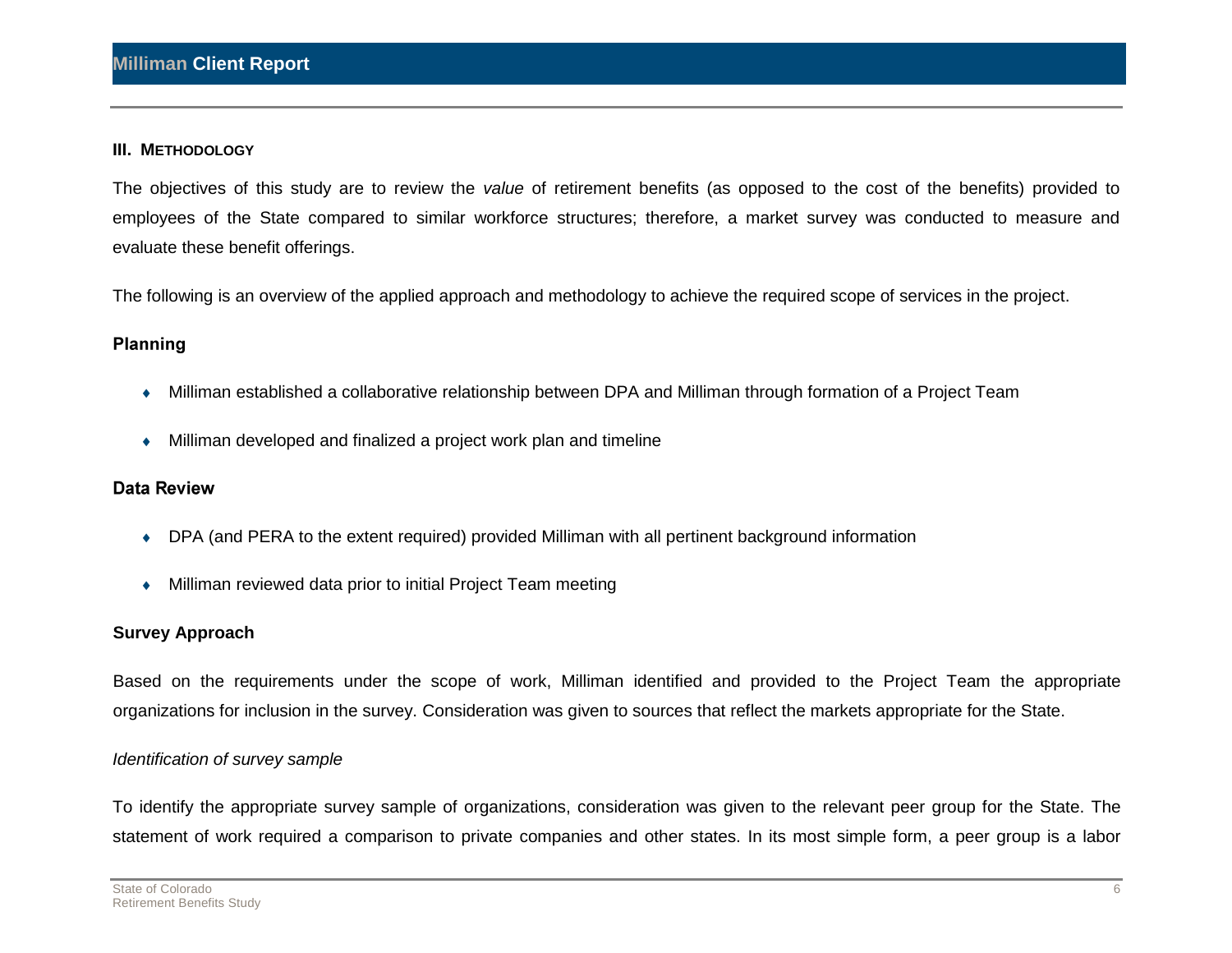market whose organizations are either similar in nature (i.e. state governments) and/or compete for the same type of labor talent. In other words, where the State could compare itself or compete for labor talent in organizations of similar size, complexity and/or geographic location. Milliman identified a preliminary group of peers; and worked with the Project Team to review and identify all appropriate peer organizations. Those organizations invited to participate consisted of all other states providing retirement benefits. This included sixty-three (63) other entities and private sector companies. A total of twenty-four (24) organizations (including Colorado) replied to the survey. This included eighteen (18) states and five (5) others:

| <b>Survey Participants</b>        |                           |  |
|-----------------------------------|---------------------------|--|
| <b>Arapahoe County Government</b> | State of Missouri         |  |
| <b>IBM</b>                        | State of Nebraska         |  |
| <b>SCL Health</b>                 | State of Ohio             |  |
| State of Alaska                   | State of Oklahoma         |  |
| State of Arkansas                 | State of Oregon           |  |
| State of California               | State of South Carolina   |  |
| State of Colorado                 | State of South Dakota     |  |
| State of Idaho                    | <b>State of Tennessee</b> |  |
| State of Illinois                 | State of Utah             |  |
| State of Kansas                   | State of Wisconsin        |  |
| State of Louisiana                | University of Denver      |  |
| State of Maine                    | Wells Fargo               |  |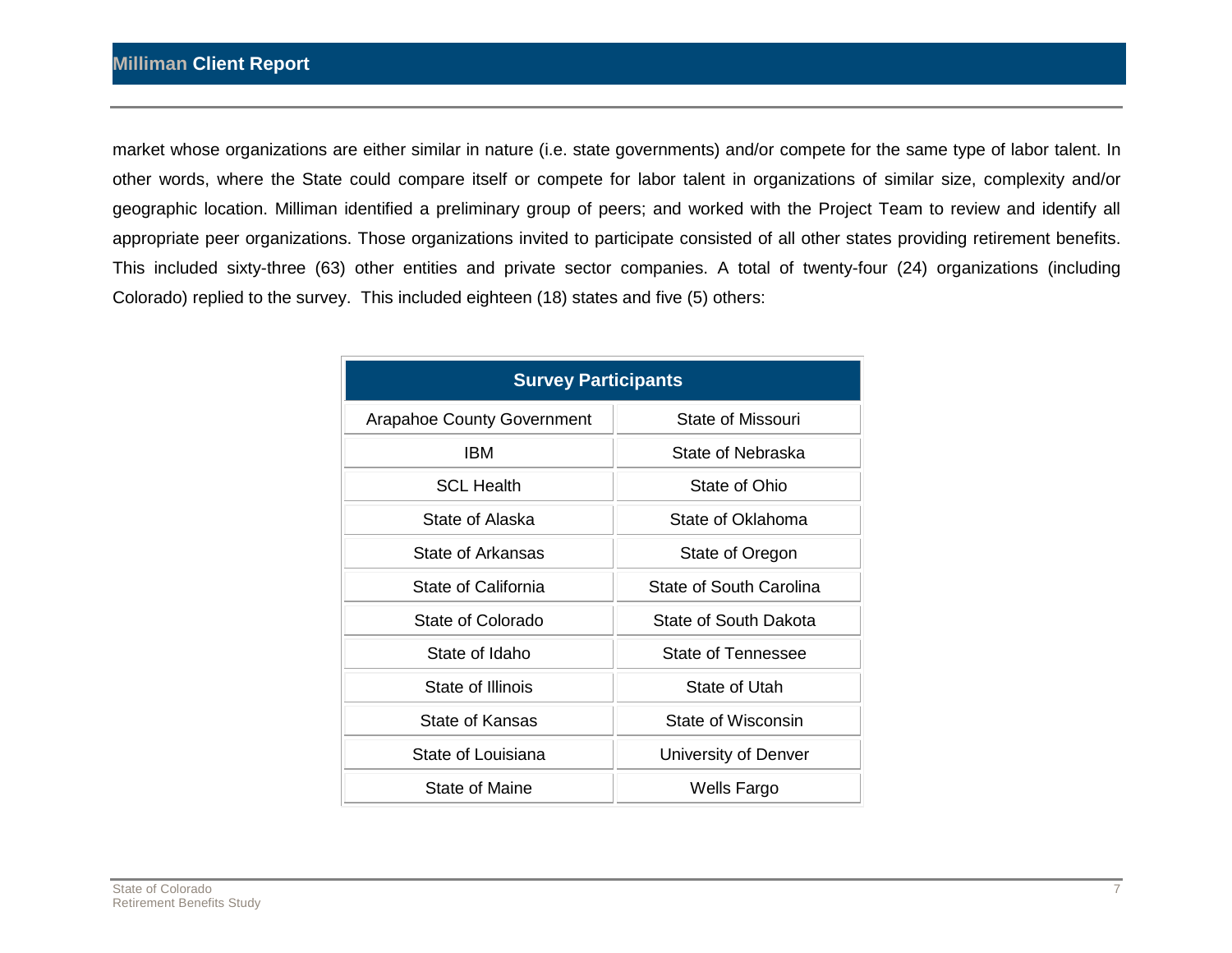#### *Identification of information to be collected*

The information collected as part of this study provided the State with a picture of how its employees' retirement benefits compare with that of the market. Milliman uses a proprietary method to assign a dollar value to employer provided retirement benefits. In order to develop a relative value for retirement benefits, general organizational and benefit information was collected from survey participants.

The data collection process was critical to the success of the project, as our final analysis is contingent upon the data we received back.

#### *Development of survey questionnaire*

Milliman composed a draft of the survey questionnaire in order to adequately study the various retirement benefits included in the study. The Project Team then reviewed the questionnaire for any changes, modifications or revisions needed prior to distribution. The appendix includes the final survey questionnaire as presented to all survey invitees.

#### *Administration of survey*

Milliman distributed the survey questionnaire to the identified survey sample of organizations as well as to PERA. Milliman also made follow-up telephone calls to targeted participants to encourage participation and was available to answer questions about the survey and to help participants complete their forms.

Milliman then collected, coded, and reviewed for completeness all survey responses. Milliman also contacted participants if additional information or clarification was needed. While the data was reviewed for reasonableness, we did not otherwise review the information provided for accuracy.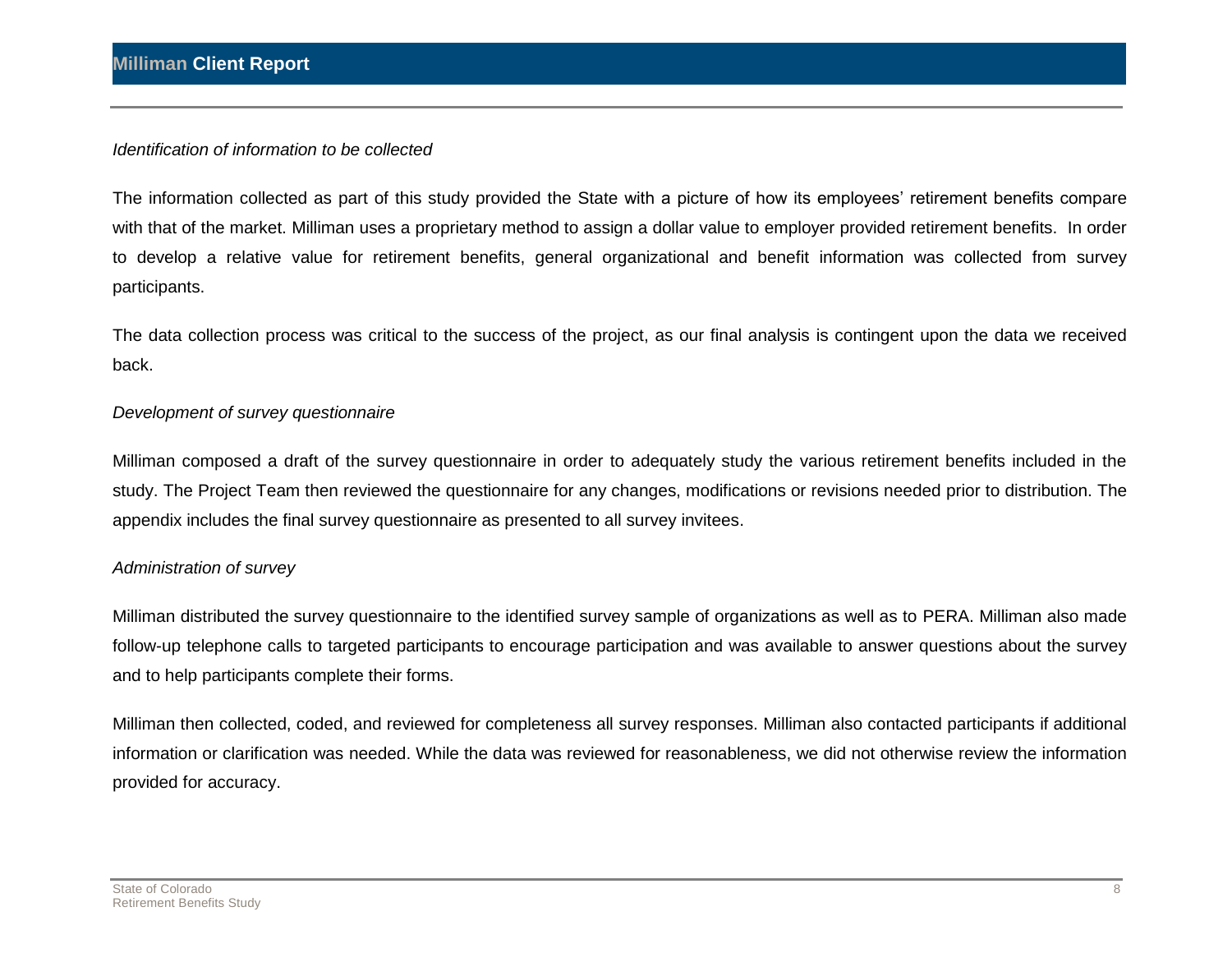### **Milliman Client Report**

After the survey data were analyzed Milliman compared the survey results to the State's retirement benefits plan. For each retirement benefit we performed a comparison of the plan as well as an aggregate comparison for all elements of the retirement program.

#### *Statistical analysis of survey data*

A thorough review of the data was performed by Milliman actuaries to ensure appropriate application of our methodology to the retirement benefit packages provided by participants. Milliman then performed a relative valuation approach as a basis for comparing State employer provided retirement benefits to the market. Milliman's methods are defined below. We use these as a starting point in discussions about the method used to value each element.

- $\triangle$  Base employer refers to the median employer in the participant group
- Comparison employer refers to any employer to which the base employer is being compared
- Relative value refers to the value of a particular comparison employer's plan relative to the value of the base employer's plan

#### *Methodology for Valuation of Defined Benefit Plans*

- Each participant provided the applicable formula and plan provisions for its defined benefit plan (generally based on service and pay), and all plans were valued on a consistent basis
- We projected the retirement benefits for each formula using an assumed sample employee who:
	- Is hired at age 35
	- Currently is age 45
	- Currently earns \$55,000 per year of pensionable compensation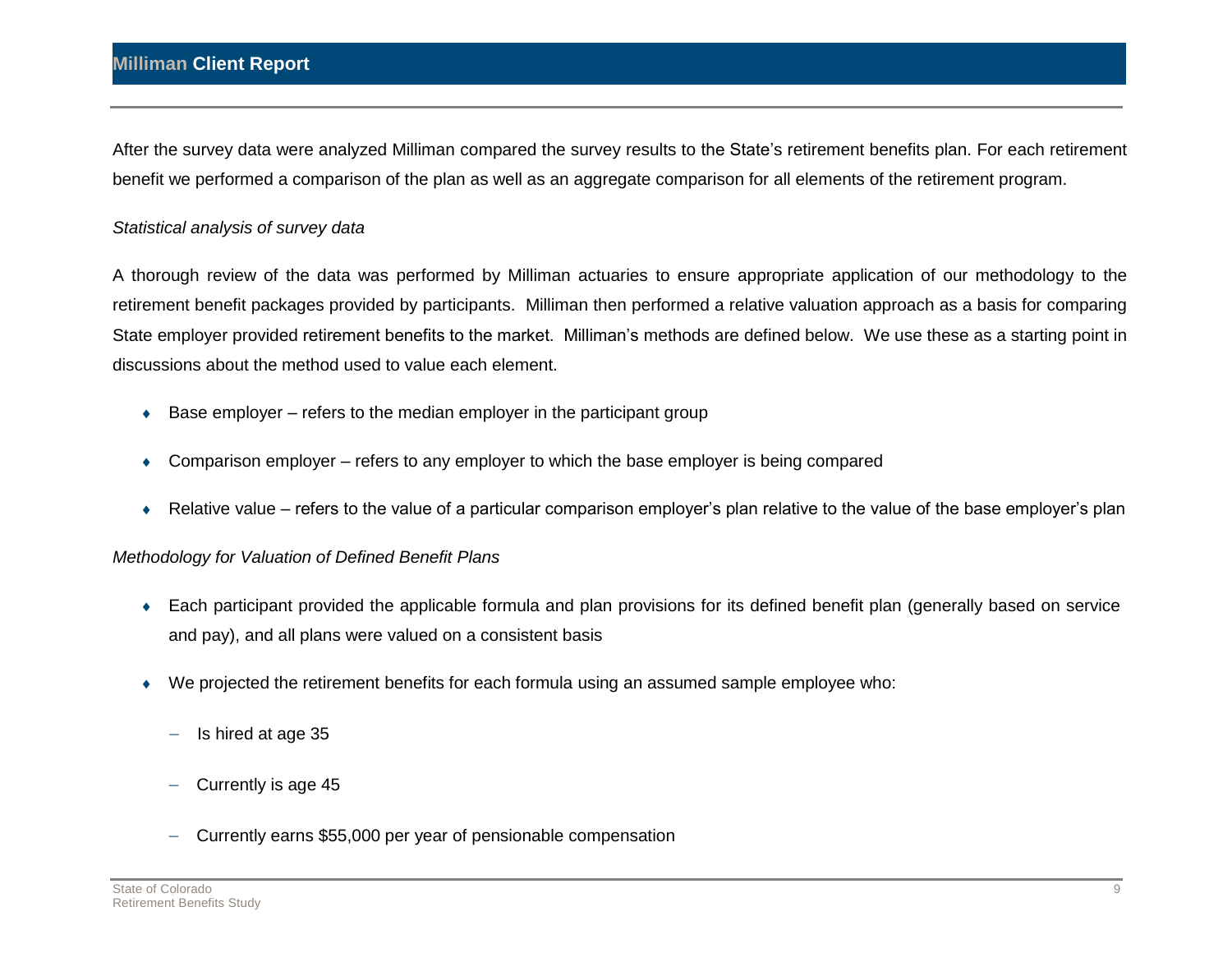- Will retire at age 65
- These are intended to be representative of a full career employee, and are based in part on approximate averages of current state employees. The retirement age of 65 is fairly standard, and ensures the full retirement benefit is valued for each plan, though full retirement may be available earlier for some plans.
- The annual salary scale assumption is 4% for the sample employee (prospectively and historically)
	- This simplified assumption is intended to be generally reasonable across a wide variety of ages, job classes and time periods
- The projected retirement benefit was calculated assuming payment as a single life annuity
- Cost of living adjustments for retirees (if any) were included in this analysis on an approximate basis of 2% annual post retirement increases for any plans that indicated retirement benefit increase (the actual cost of living increase formulas vary somewhat, and 2% is a reasonable approximation for the majority of these plans)
- We then used a standard actuarial model to calculate the estimated annual value of the benefit attributed to the sample employee, expressed as a percent of pay over the sample employee's career. For this purpose, the 417(e) unisex mortality table for 2015 and an interest rate of 6% was used.
- Any required employee contributions are subtracted from this annual value
- All plans are assumed to use the same definition of eligible plan compensation. Variations in plan compensation could have an impact on benefits, including but not limited to: whether bonus or overtime pay is reflected, or the impact of cashing out vacation or other potential dramatic changes in compensation near retirement.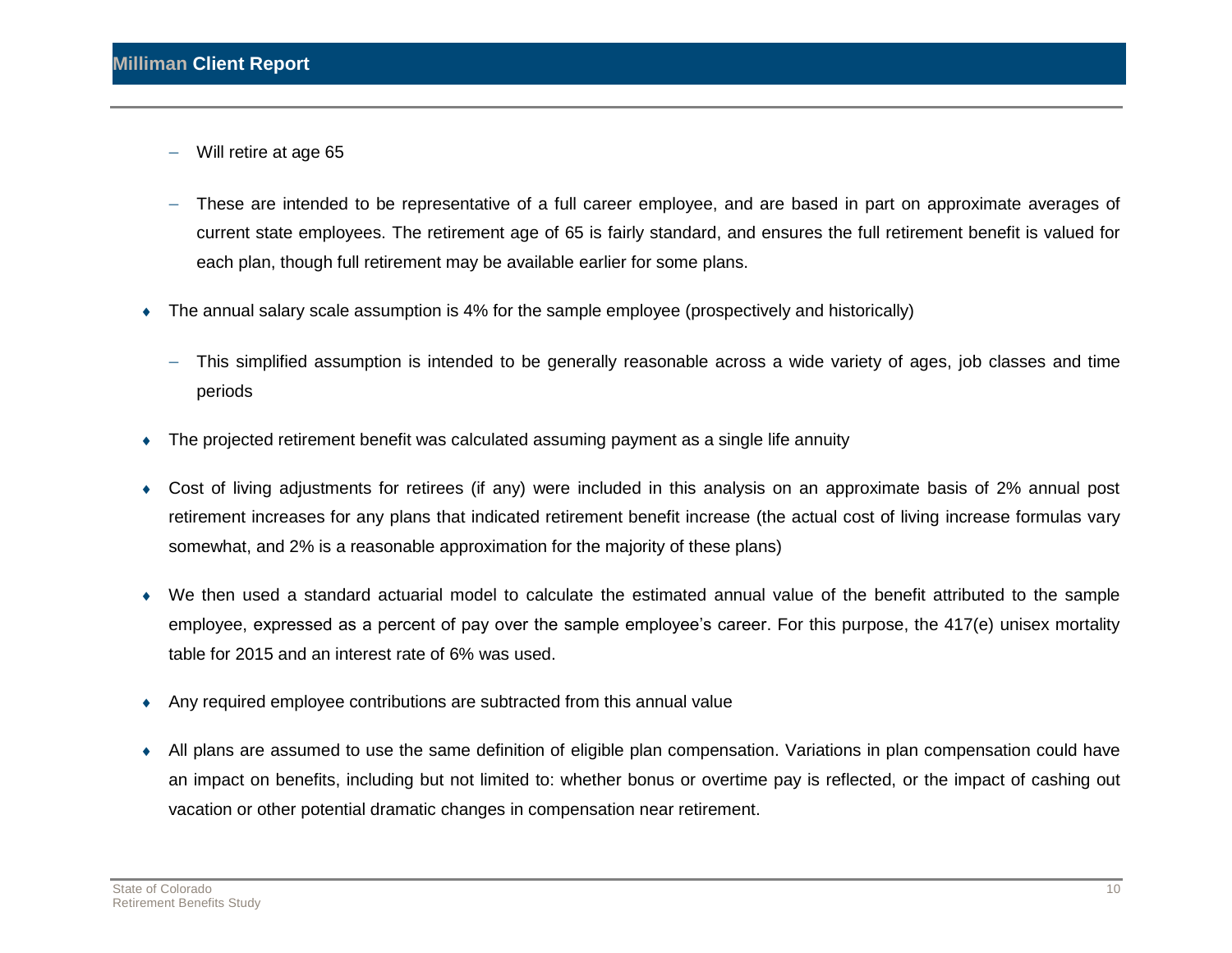The value of early retirement subsidies or subsidized optional forms of payment (if any) were not reflected in this analysis

#### *Methodology for Valuation of Defined Contribution Plans*

- Each participant provided the applicable formula and plan provisions for its defined contribution plan (generally a flat formula based on pay or matching contribution)
- Flat formulas use the provided employer contribution as percent of pay for the sample employee
- Matching formulas assume the sample employee defers a sufficient amount to maximize the matching contribution
- Employee contributions, whether elective or mandatory, are not included in the defined contribution plan value
- Several employers provide access to an employee deferral plan, but no employer contribution, this alone is not considered to provide any explicit value to the employee

#### *Methodology for Valuation of Social Security Benefits*

- Social security retirement benefits were valued similarly to a defined benefit plan, based on the same sample employee
- The projected social security benefit formula is determined consistent with 2014 law, with the underlying assumptions consistent with those used for the sample employee
- The total social security retirement benefit value is reduced by the mandatory 6.2% employee contribution
- For employers that participate in social security, the resulting value for the sample employee is 5.6% of pay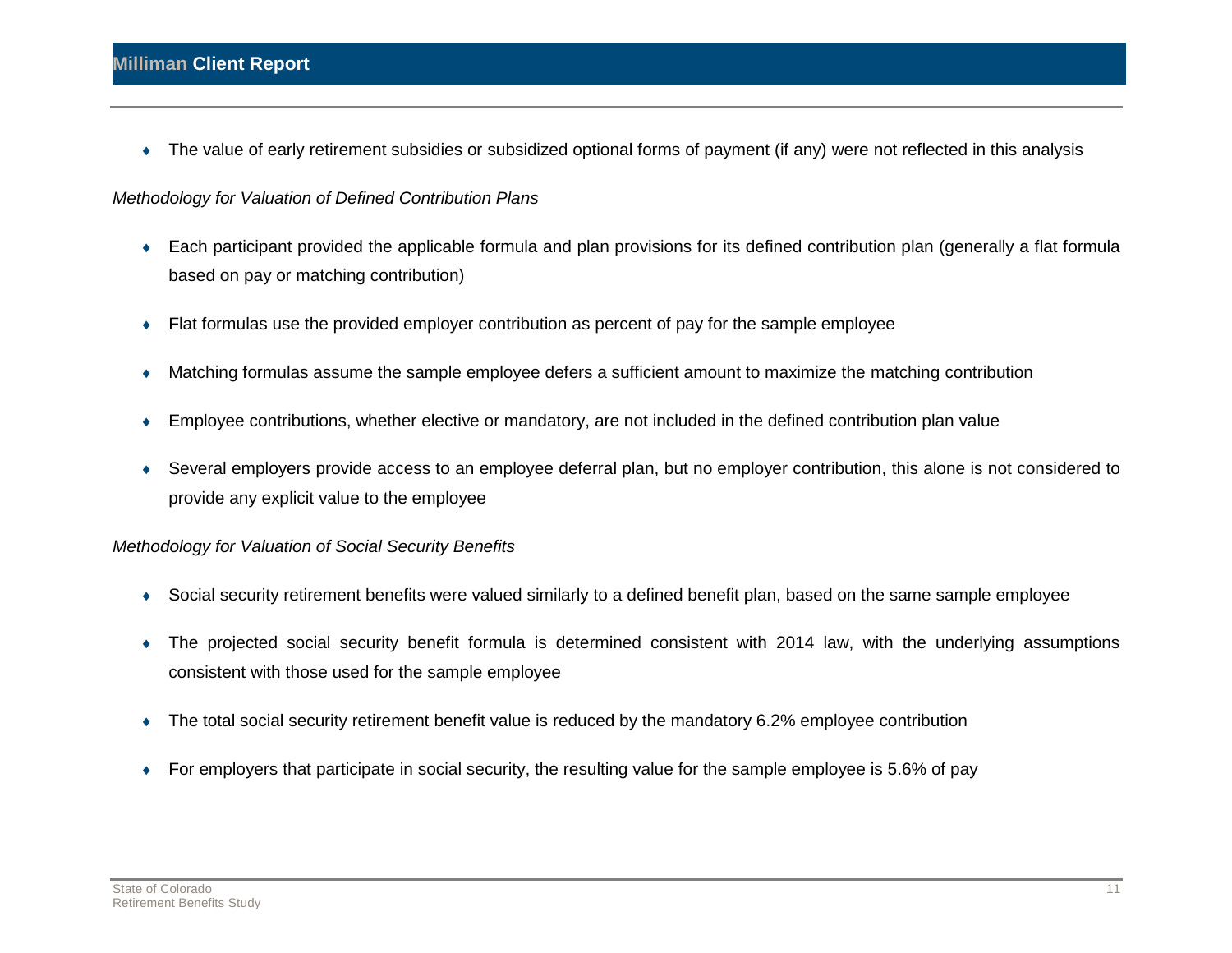Note that social security benefits are somewhat regressive, so a sample employee with a different level of compensation would result in a different value

#### *Methodology for Valuation of Retiree Health Benefits*

- Employer provided retiree health benefits were valued similarly to a defined benefit plan, based on the same sample employee, with the additional assumptions of:
	- The sample employee elects retiree health coverage (participation is generally voluntary, and the value is forfeited if coverage is waived)
	- The sample employee elects spousal coverage 50% of the time (spouse coverage can be valuable for retiree health plans)
- Many employers offer access to a retiree health plan, but do not otherwise pay a portion of the premium. For purposes of this study, access only is assumed to provide no value to retirees.
- There were two main types of employer provided retiree health coverage: a defined dollar amount based on years of service that could be used towards retiree health coverage, and the employer providing a certain percentage of the retiree health plan premium
	- $-$  For defined dollar amounts, the formulas as provided were used
	- For coverage as a percent of the retiree health premium, we assumed all retiree health plans provided a similar level of benefit coverage (valuing the precise health plan provisions is beyond the scope of this study)
- A future annual medical trend rate of 4.5% was assumed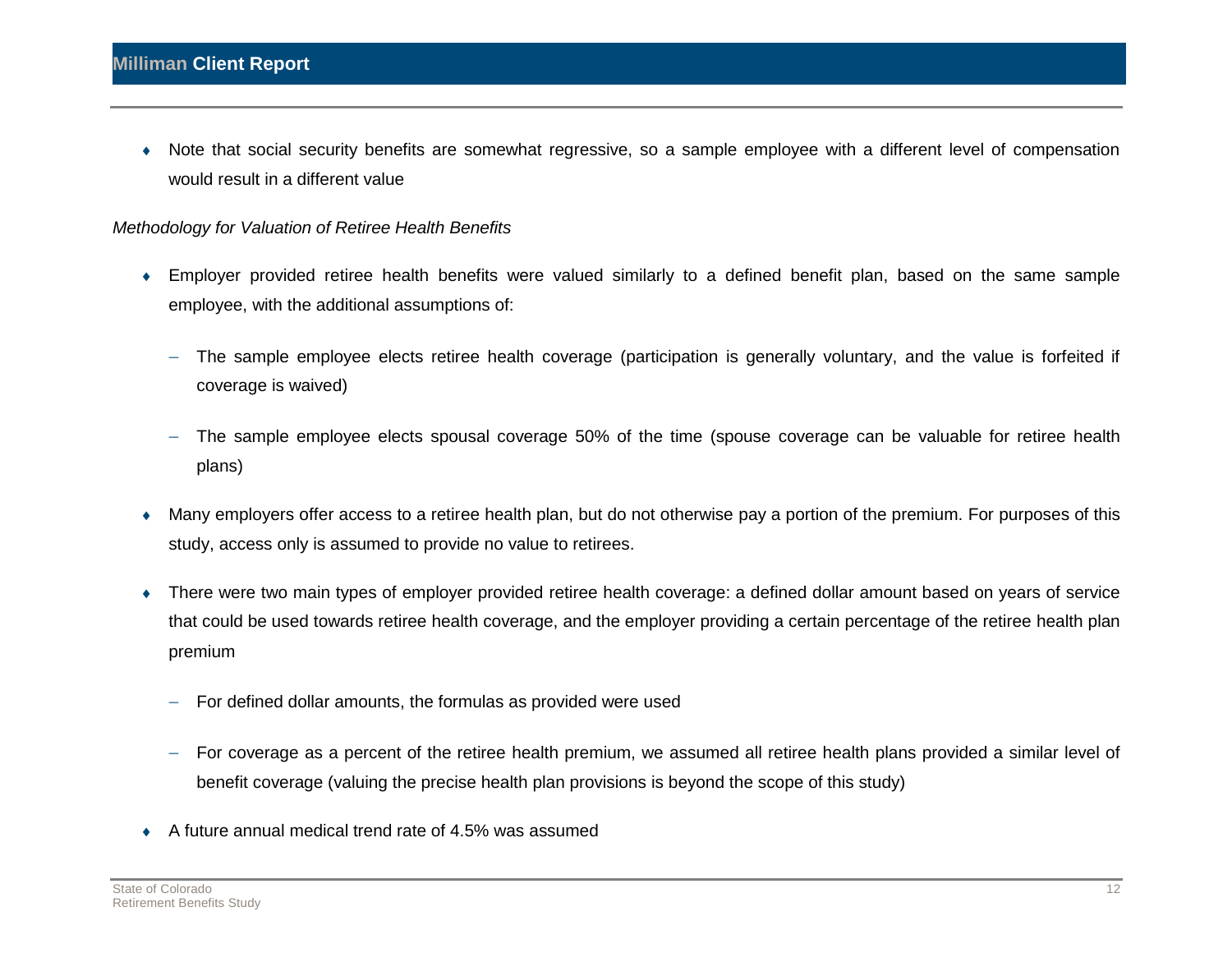- The annual post 65 premium is assumed to be approximately \$232 per month per person, in today's dollars. The resulting age 65 premium for the sample employee is approximately \$560.
- The value of retiree health is expressed as a percent of pay for our sample employee. However, because health benefits generally don't vary based on pay, a sample employee with a different level of pay would produce different values.
- Retiree health coverage prior to age 65 is not valued for our sample employee. This can provide substantial value for employees that utilize it.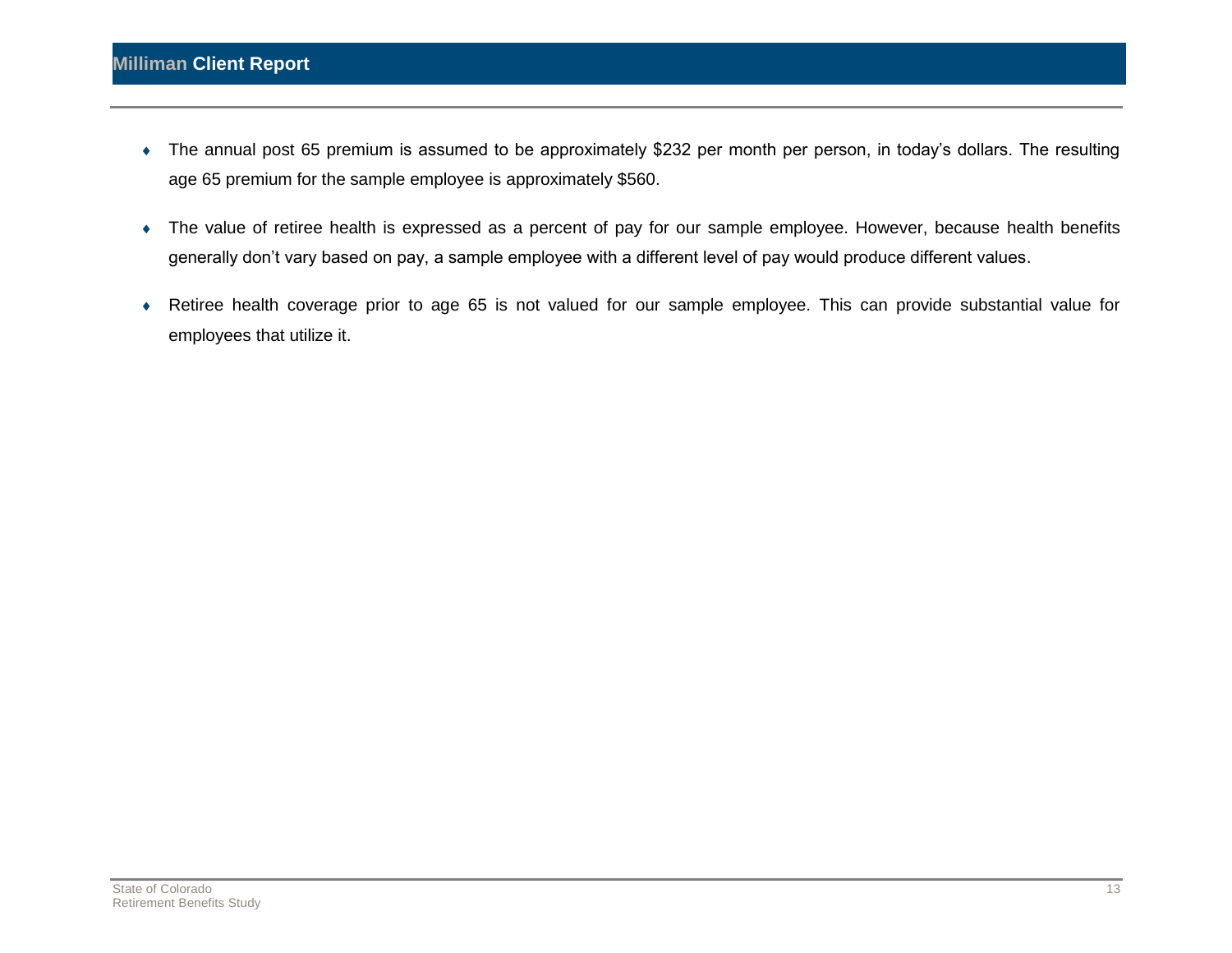#### **Caveats and Limitations**

- The results provided are dependent on the sample employee information. The sample employee here is intended to be representative of a full career employee. Different values should be expected for different sample employees.
- In all cases, retirement benefits reflect those that would be available to a new hire at an organization, though the formula is applied to the entire career of our sample employee
- In situations where a choice of plans is offered to new employees, we used the plan with the greater value
- Our calculations represent the value the plan offers to employees, not the cost of the plan to employers, which is expected to be different for a variety of reasons, particularly for defined benefit plans
- This study focuses on benefits and plan features offered to general State employees. In some cases, different formulas or plan features are offered for other classes of employees (for example, State Troopers and Judges).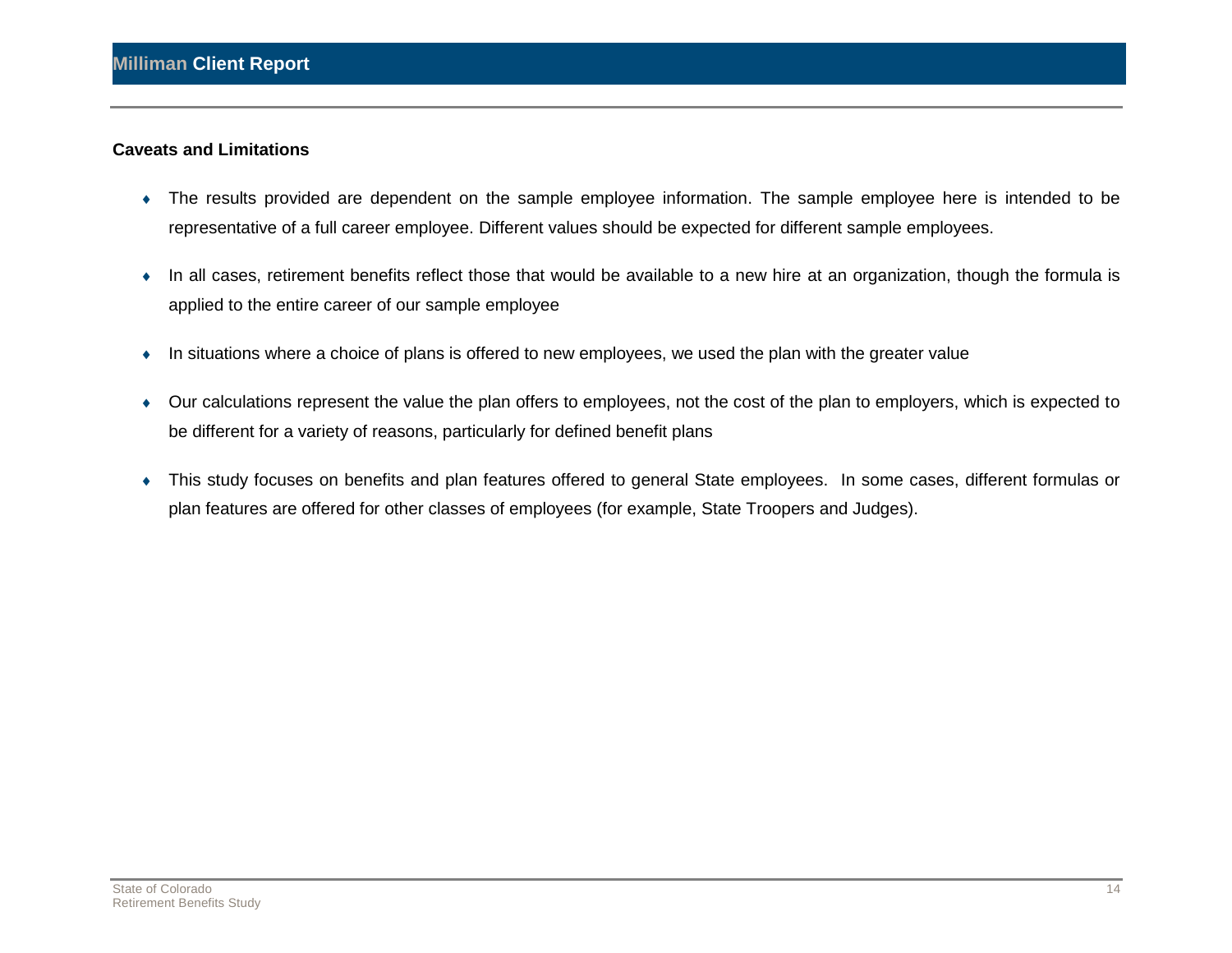#### **IV. FINDINGS AND OBSERVATIONS**

- A. *Retirement Compensation* 
	- Total retirement compensation (defined benefit plan plus any defined contribution plus social security, as applicable) falls between the 50<sup>th</sup> percentile and the 75<sup>th</sup> percentile of the market. The State's value is calculated at 15.4% (expressed as a percentage of pay). Market  $50<sup>th</sup>$  percentile is 14.0% while the  $75<sup>th</sup>$  percentile is 16.3%.
	- Of the twenty-three (23) participants:
		- All provide at least one form of retirement compensation (DB or DC)
		- Seventeen (17) provide a defined benefit plan
		- Nine (9) provide an employer contribution to a defined contribution plan (twenty allow for employee deferrals)
		- Three (3) provide both a defined benefit and employer contribution to a defined contribution plan
	- It is also a prevalent market practice to contribute to Social Security
		- Nineteen (19) organizations contribute to Social Security, as noted above, the retirement benefit is valued at 5.6% of pay

The following pages illustrate findings for retirement compensation. Note: for purposes of comparison, all market values exclude the State of Colorado's retirement benefits.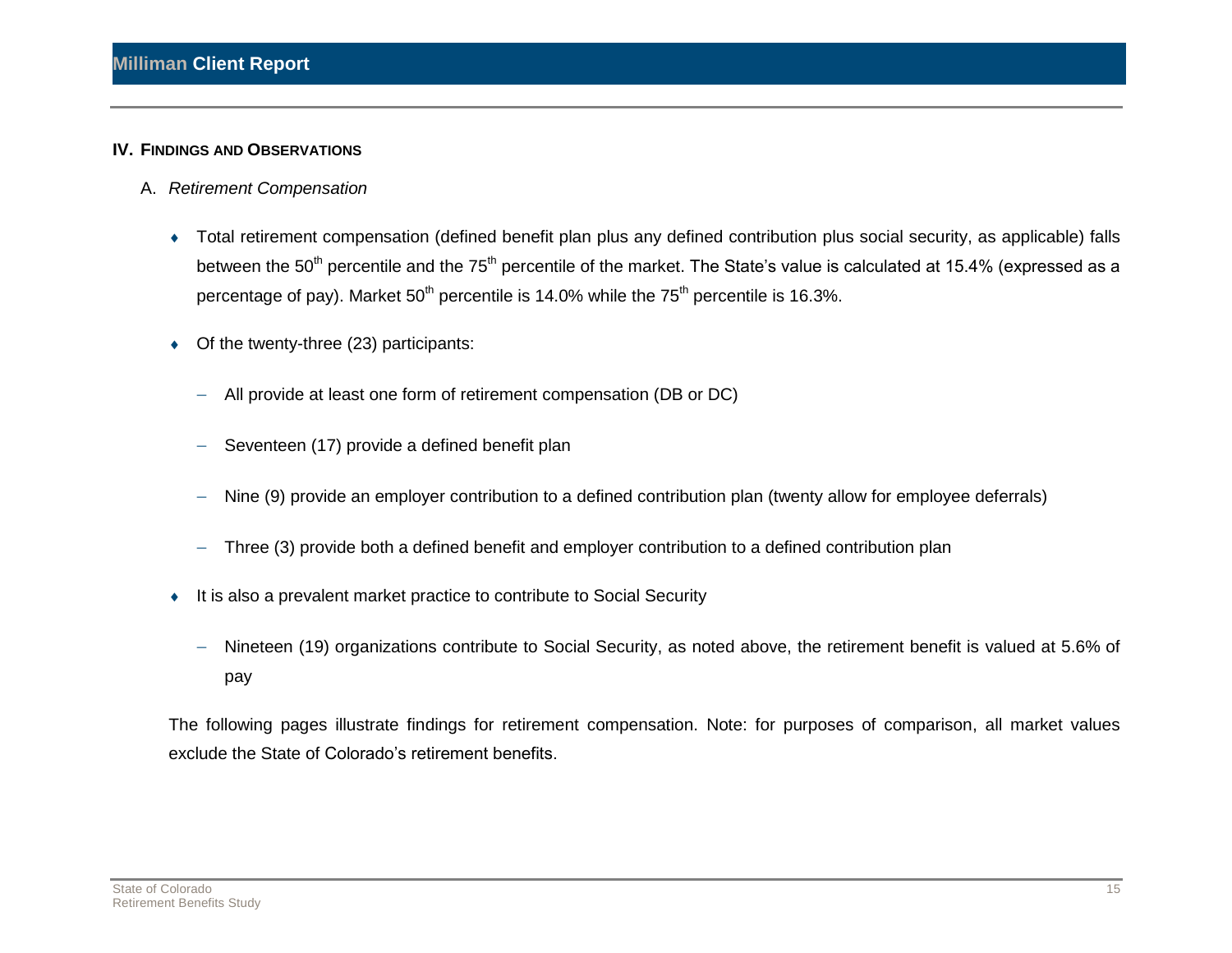The State offers new employees an option to elect a defined contribution or defined benefit plan. Using this study's methodology, the defined benefit plan is more valuable (and is the default plan). As such, we show an employer contribution of zero to the defined contribution plan for the State. For employees that elect defined contribution, the State's employer contribution is 10.15%.



### Defined Contribution

Note: values reflect the nine (9) organizations that offer a defined contribution plan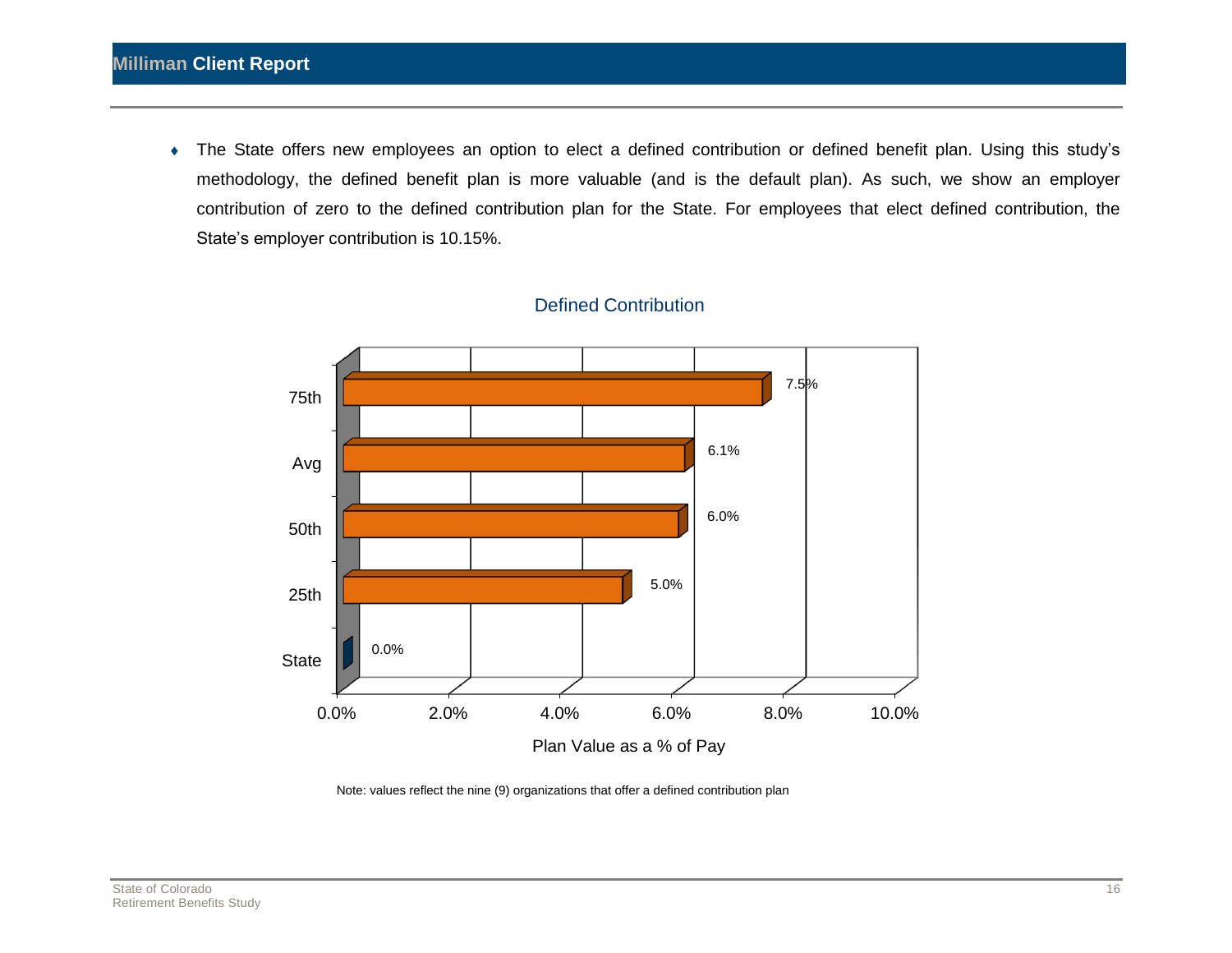The State provides defined benefits that are above the 75<sup>th</sup> percentile in the market (for employees that elect or default into the defined benefit plan)



#### Defined Benefit

Note: values reflect the seventeen (17) organizations that offer a defined benefit plan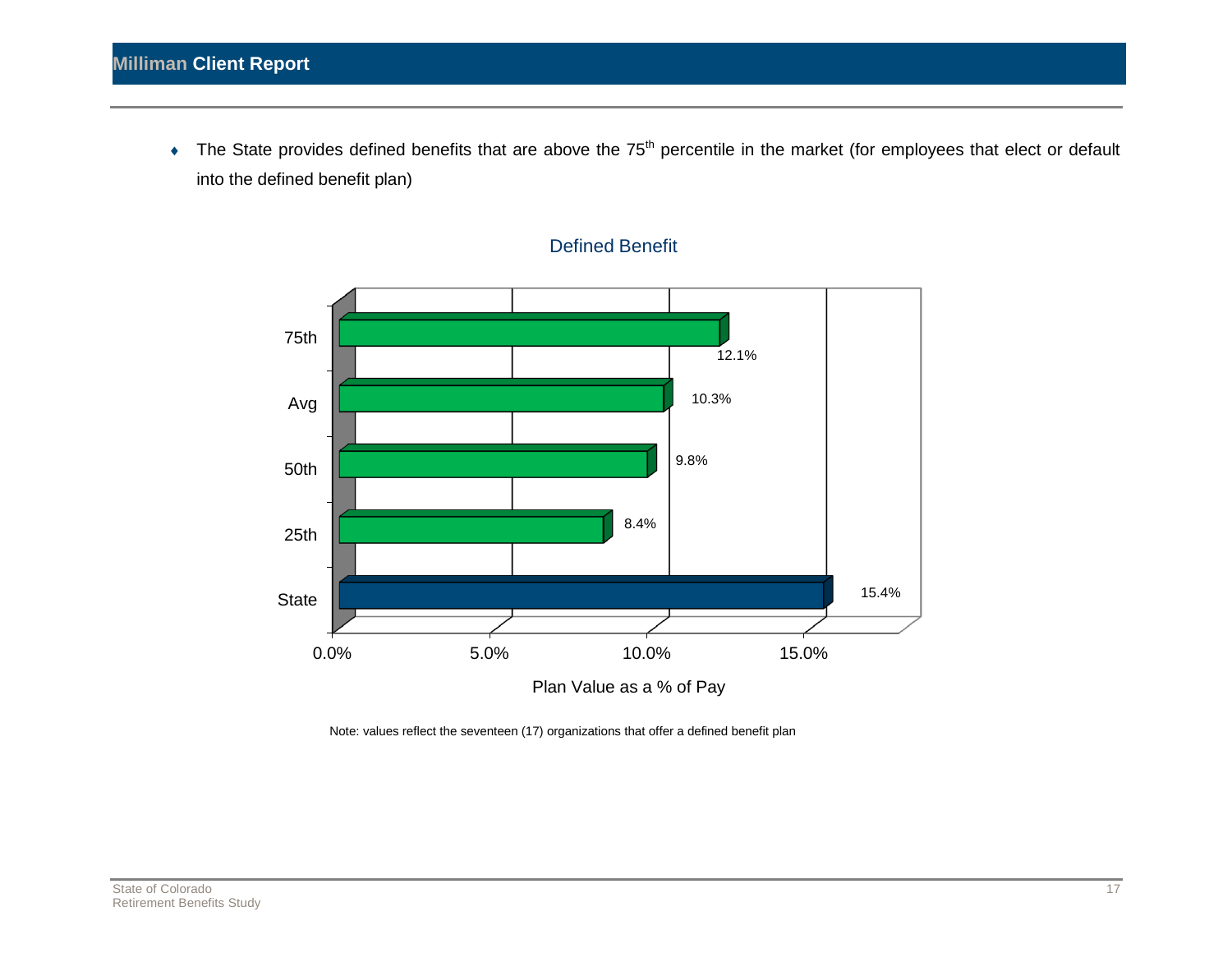Among all survey participants, the State provides total retirement compensation that is between the 50<sup>th</sup> percentile and 75<sup>th</sup> percentile. This combines defined contribution, defined benefit and social security values, as appropriate.



### **Total Retirement (All Orgs)**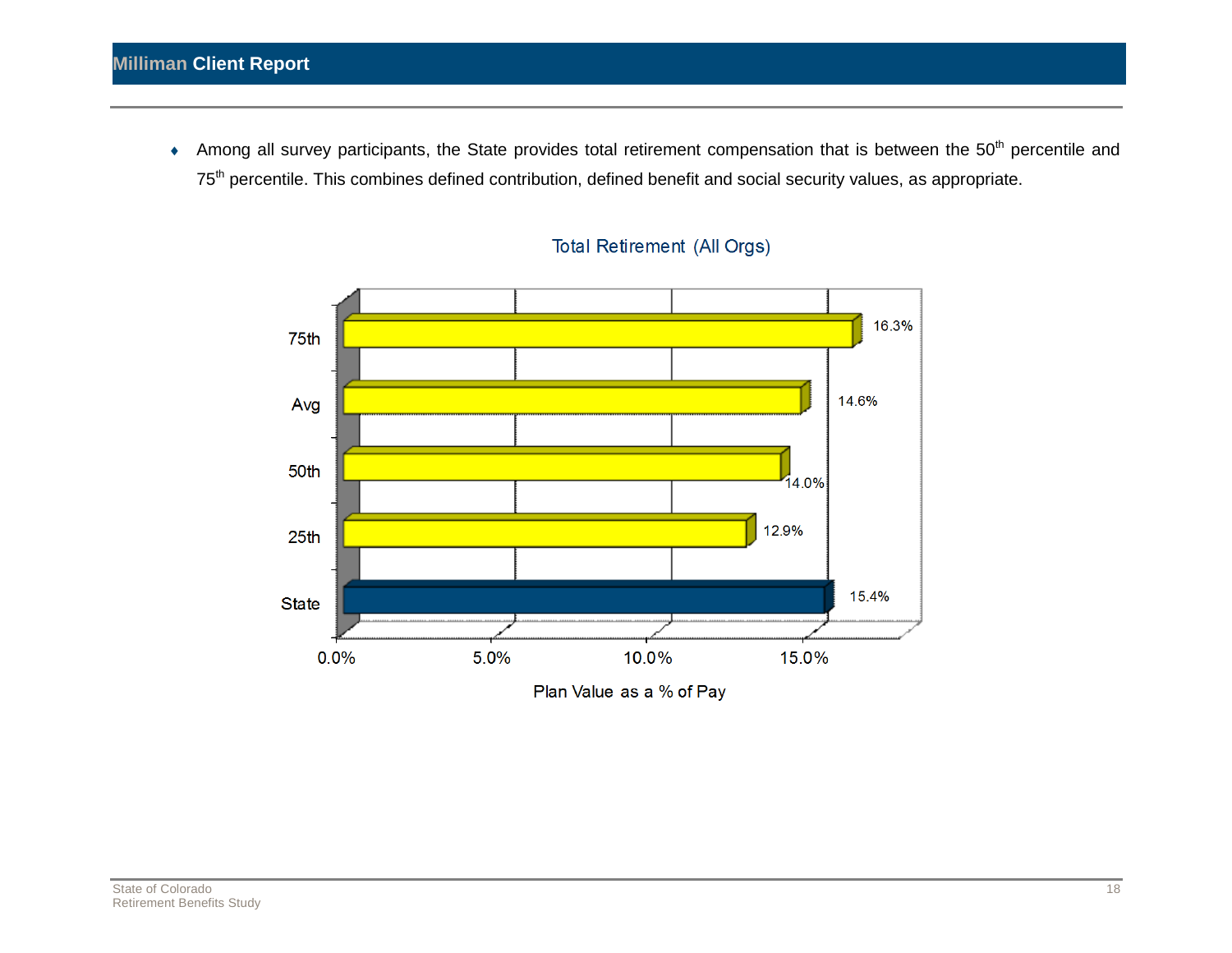- B. *Retiree Health* 
	- The retiree health value for the State is above the median but below the average of the market. The State's value is calculated at 0.3% (expressed as a percentage of pay). Market  $50<sup>th</sup>$  percentile is 0.0% while the average is 0.9%.
	- Of the twenty-three (23) participants:
		- $-$  Fourteen (14) provide access to a retiree health plan for retirees over age 65
		- Eighteen (18) provide access to a retiree health plan for retirees under age 65
		- Eleven (11) include some level of employer contributions toward the premium (the average value for these eleven plans is 1.8%)
- C. *Retiree Dental* 
	- The State offers access only to retiree dental benefits. This is consistent with prevalent market practice, as 65% of the market offers access to retiree dental benefits.
	- Retiree dental benefits are primarily access only, often in conjunction with a health plan.
	- Of the twenty-three (23) participants:
		- Fifteen (15) provide access to a retiree dental plan
		- Two (2) provide some level of employer contributions toward the coverage. The employer provided value was not explicitly calculated for this study.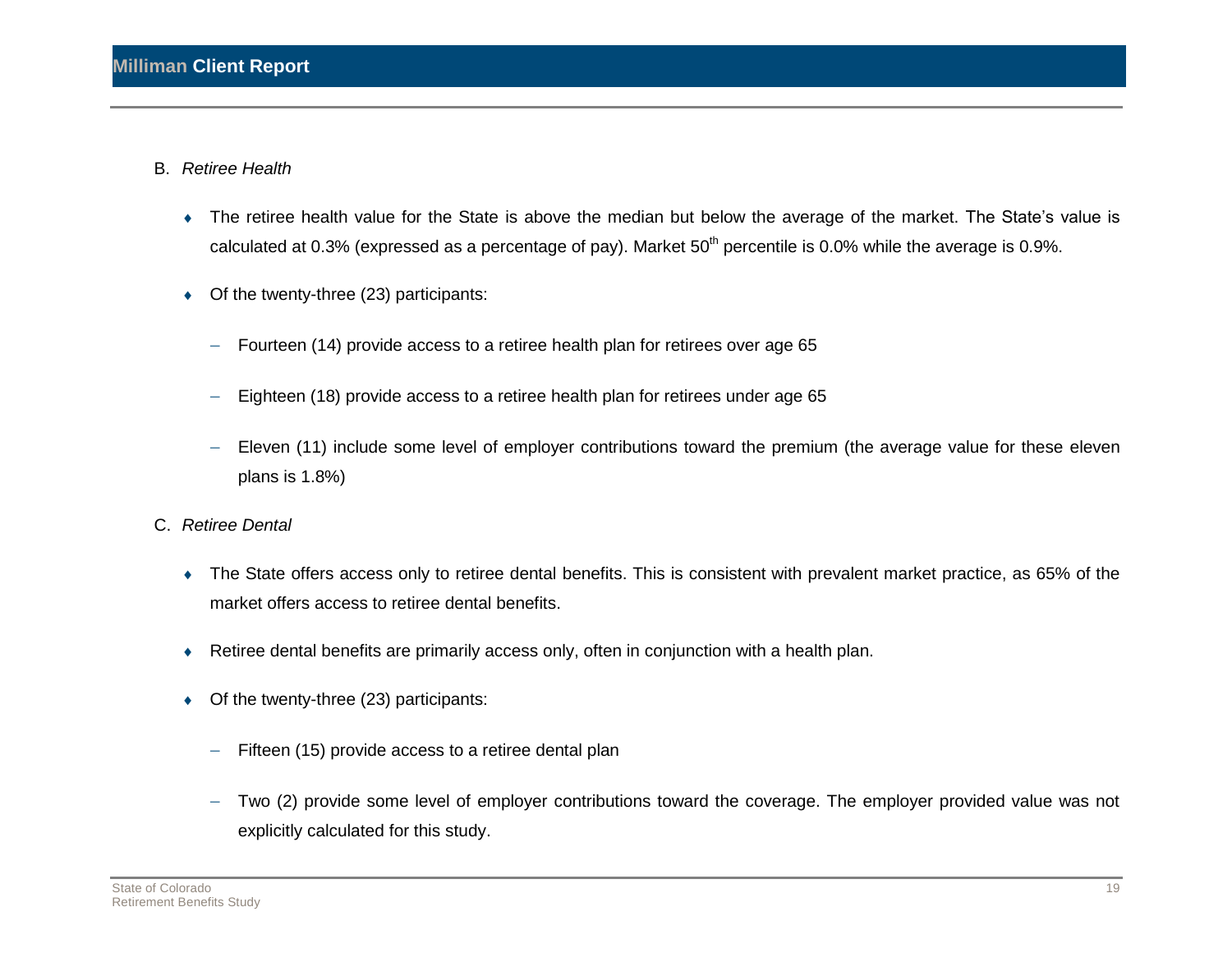- D. *Retiree Vision* 
	- The State offers access only to retiree vision benefits. This is consistent with prevalent market practice, as 61% of the market offers access to retiree vision benefits.
	- Retiree vision benefits are primarily access only, often in conjunction with a health plan.
	- Of the twenty-three (23) participants:
		- Fourteen (14) provide access to a retiree vision plan
		- One (1) provides some level of employer contributions toward the coverage. The employer provided value was not explicitly calculated for this study.
- E. *Retiree Life Insurance* 
	- The State offers access only to retiree life insurance benefits. This is consistent with prevalent market practice, as 61% of the market offers access to retiree life insurance benefits.
	- Retiree life insurance benefits are primarily access only, with retirees paying for their full premium towards their chosen level of coverage.
	- Of the twenty-three (23) participants:
		- $-$  Fourteen (14) provide access to a retiree life insurance plan
		- One (1) provides some level of employer contributions toward the coverage. The employer provided value was not explicitly calculated for this study.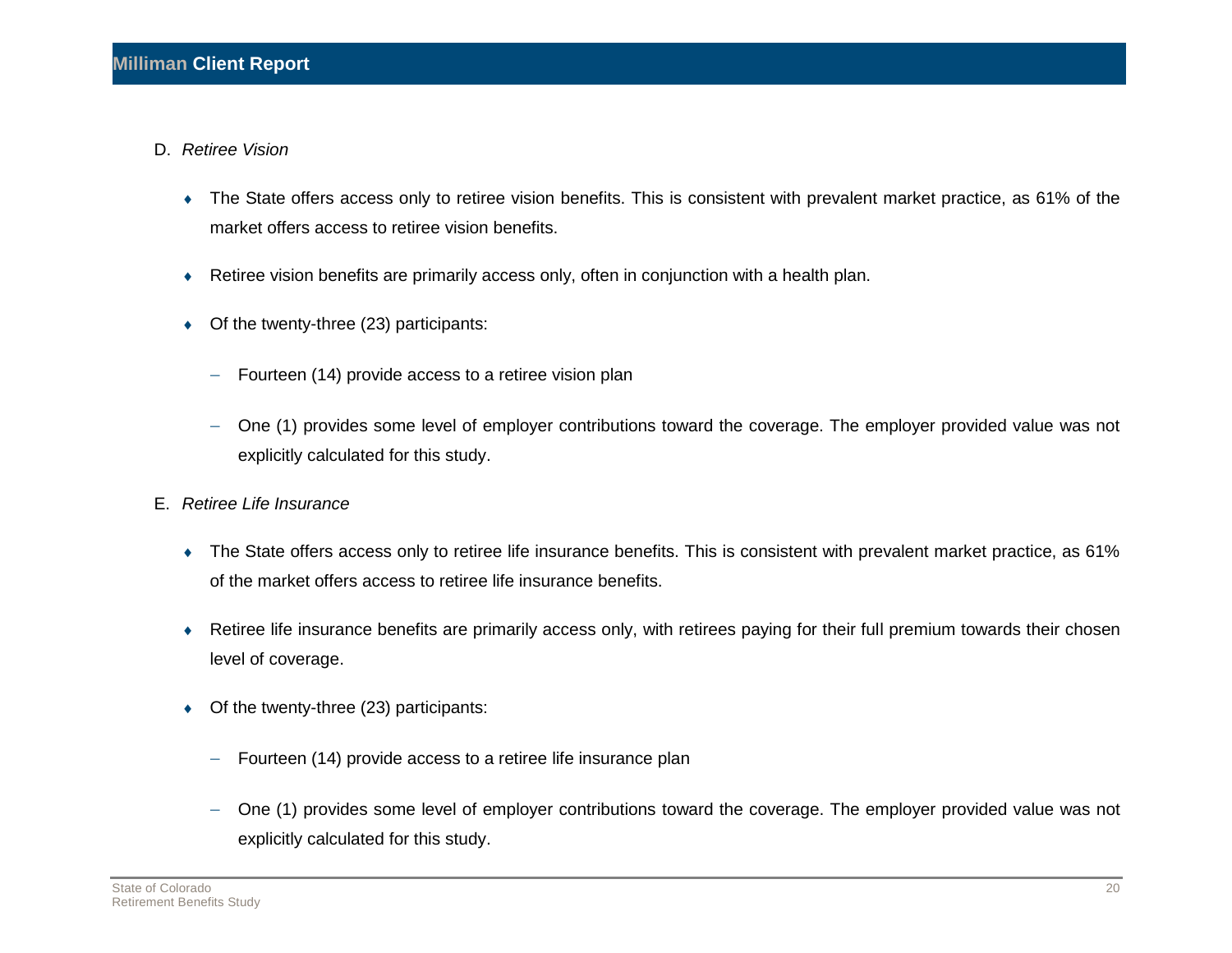- F. *Retiree Death Benefit* 
	- Retiree death benefits and survivor benefits can be considered a subset of the retirement plan and/or retiree life insurance plans.
	- Virtually all retirement plans offer continuation of benefits to spouses (or other beneficiaries) through optional forms of payment.
	- Life insurance, if offered, would provide death benefits.
	- As these benefits are either actuarially equivalent (as is generally the case for optional forms of payment) or paid for by retirees (through life insurance premiums), there is no explicit employer provided value to the retiree.
- G. *Retiree Survivor Benefits* 
	- Retiree death benefits and survivor benefits can be considered a subset of the retirement plan and/or retiree life insurance plans.
	- Virtually all retirement plans offer continuation of benefits to spouses (or other beneficiaries) through optional forms of payment.
	- Life insurance, if offered, would provide death benefits.
	- As these benefits are either actuarially equivalent (as is generally the case for optional forms of payment) or paid for by retirees (through life insurance premiums), there is no explicit employer provided value to the retiree.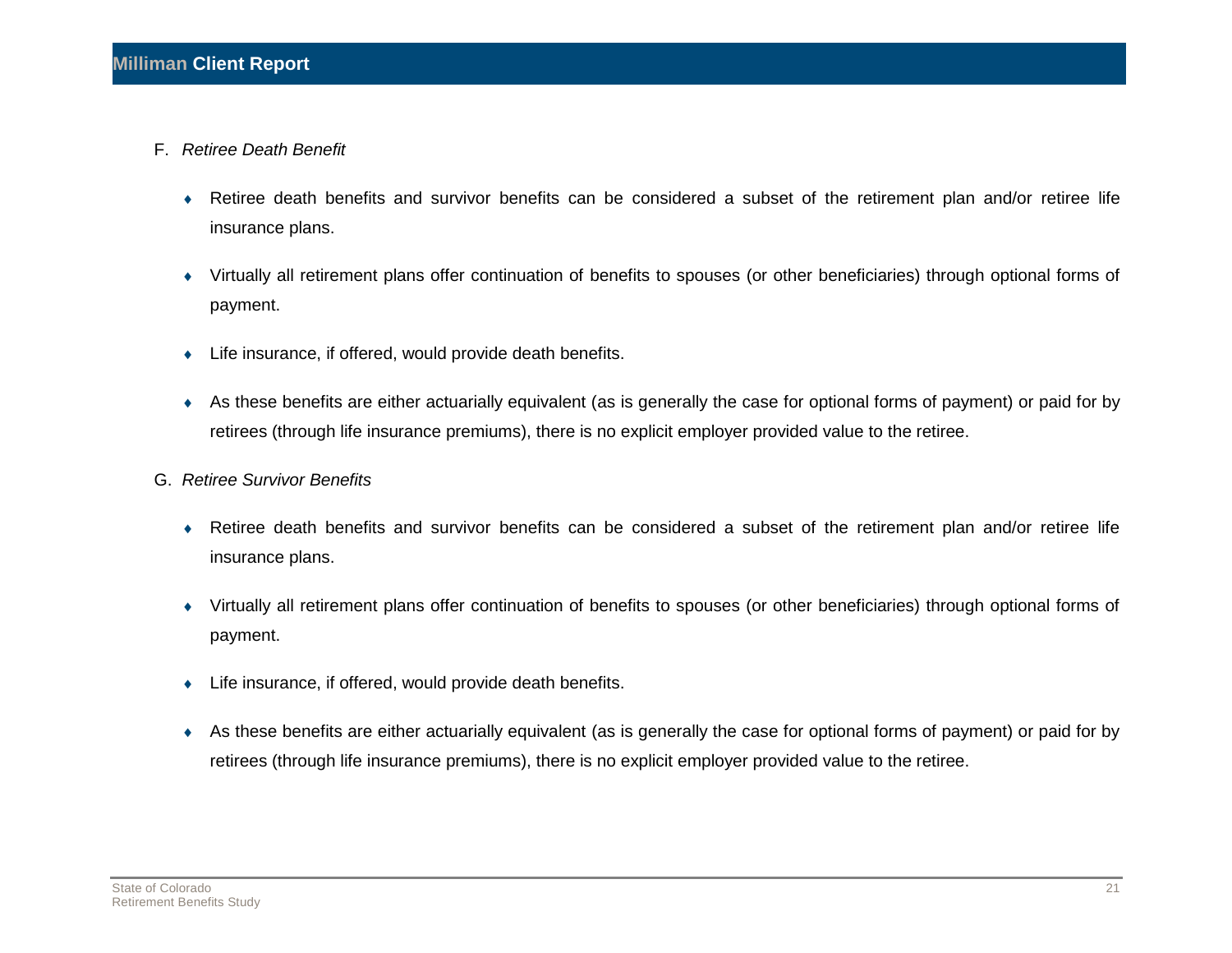- H. *Disability Benefits* 
	- While not technically retirement benefits, we surveyed participants regarding disability benefit coverage, though there was some confusion surrounding whether we were asking about "retiree" disability coverage. As a result, our findings may not be comprehensive.
	- In general, disability benefits are offered via insurance coverage, or as an ancillary benefit through a defined benefit plan, or via social security (though other plan benefits may be offset by social security disability benefits).
	- The State offers a disability benefit through PERA. This is consistent with prevalent market practice, as 83% of the market offers some form of disability benefits.
	- We view a full valuation and comparison of the various disability benefits as extraneous to retirement benefits studies similar to this.
	- Expected employee value from disability coverage is quite low on average, due to low incidence of disability.
	- Except for the minority of employees that become disabled, the value of disability coverage is zero.
- I. *Other Retiree Benefits* 
	- The survey explicitly asked about long term care coverage. If offered, these are entirely access only, with the employee paying the full premium.
		- The State does not offer long term care access to employees.
		- 43% of the market does offer access.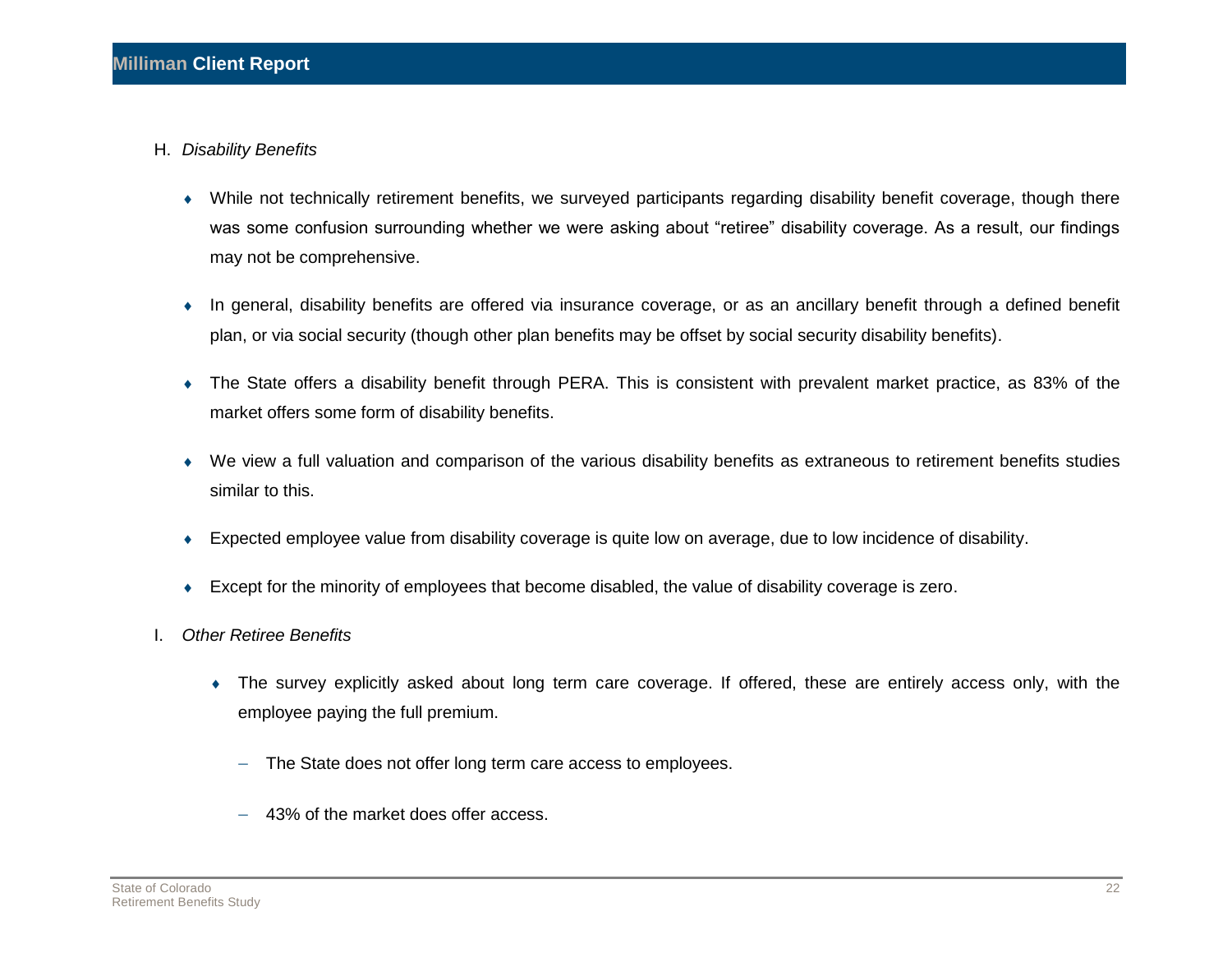- The employee value from this benefit is zero, as the retiree bears the full cost of coverage.
- We received few responses regarding other possible retiree benefits. The responses were not significant enough to summarize.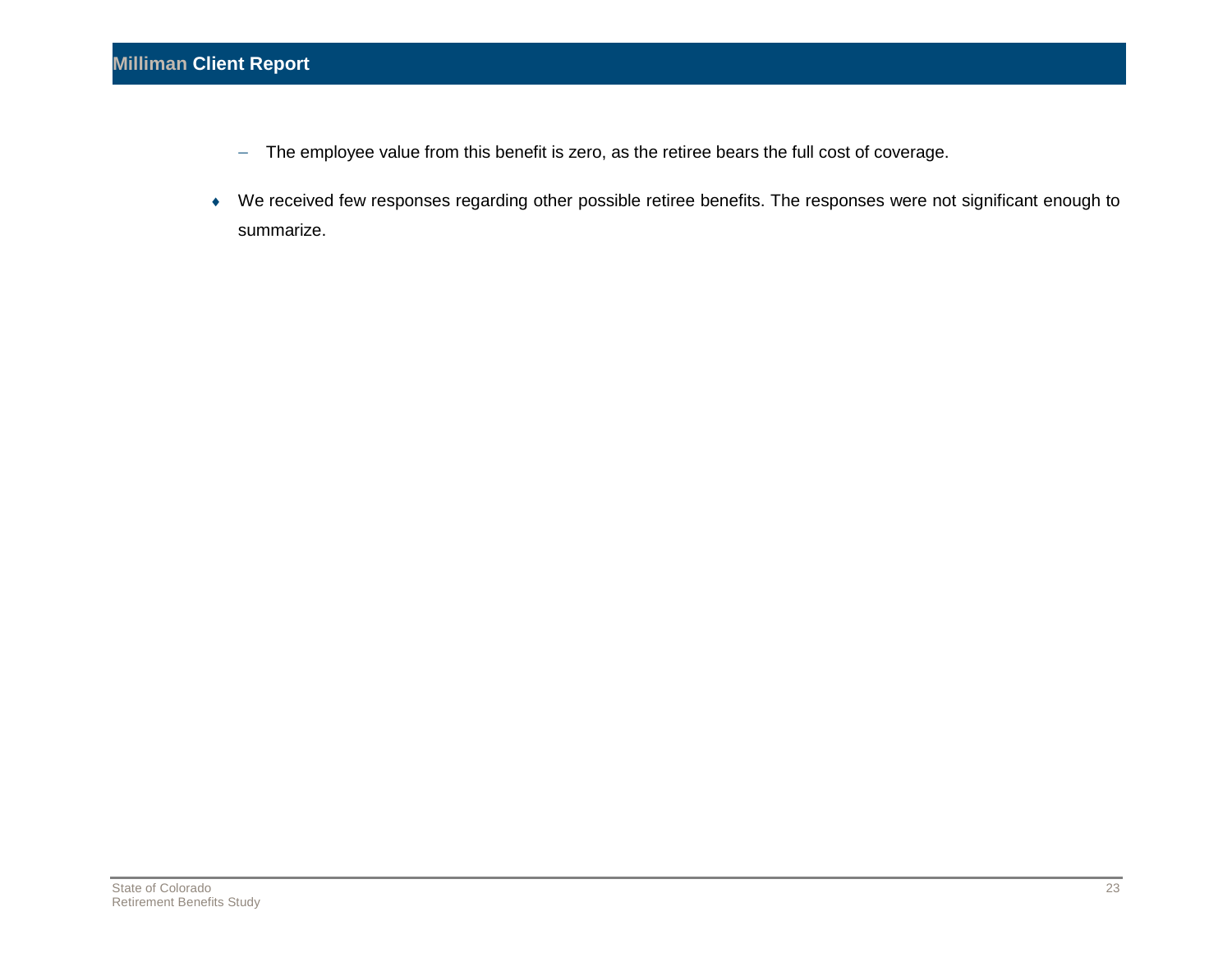### **Appendix: Survey Questionnaire**

The following pages contain the survey questionnaire sent to participants and tabulated by Milliman.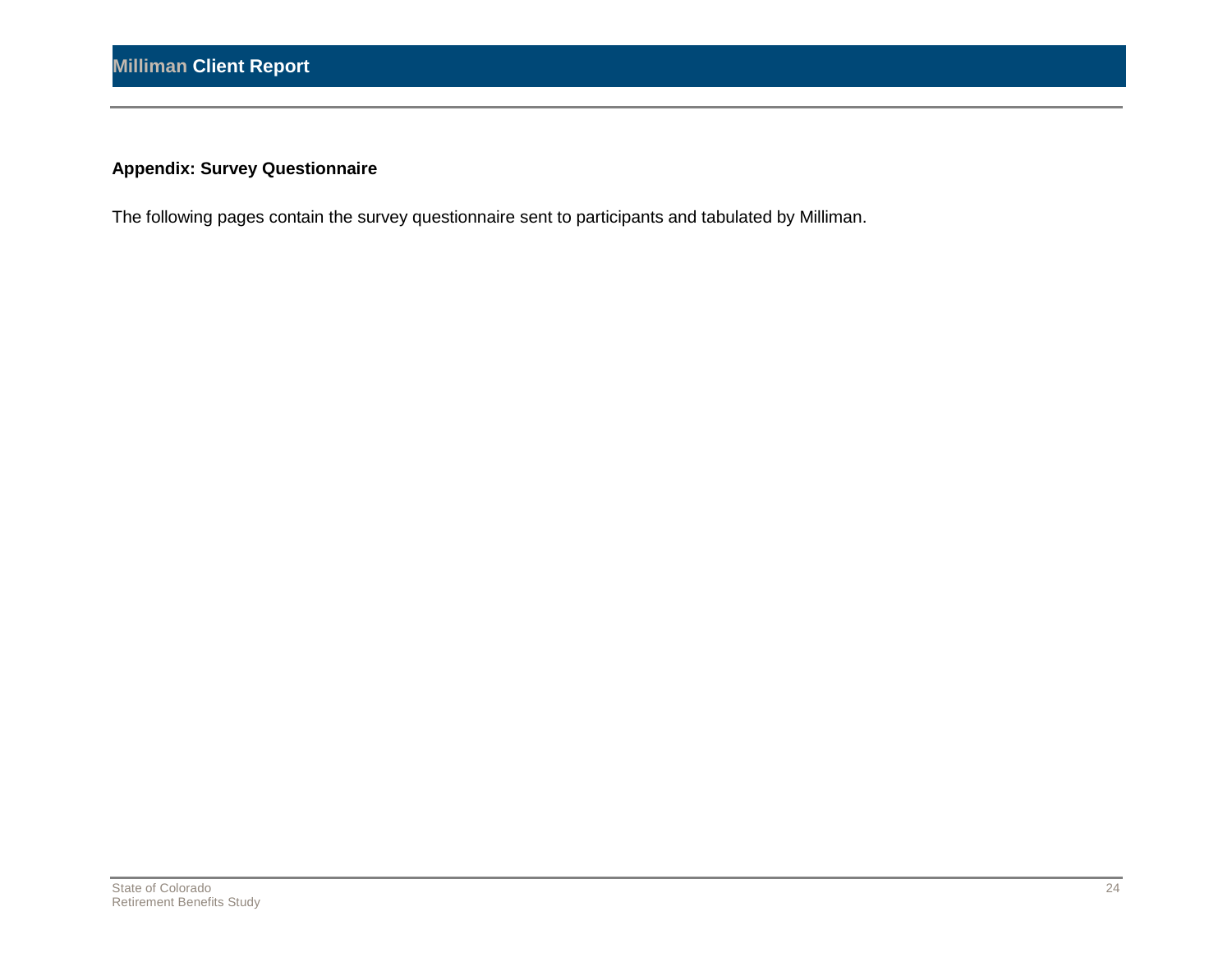#### **State of Colorado Retiree Benefits Survey**

**Information & Instructions**

Milliman, an international human resources consulting firm, has been retained by the State of Colorado to administer a retiree benefits survey of select states and organizations. The survey collects information on the prevalence of retiree benefits and the extent to which the employer pays for these benefits.

In exchange for submitting your data, you will receive a complimentary composite report of the survey results. All data collected will remain confidential, only composite data will be reported. The benefit information we are requesting pertains to benefits currently offered to new employees. We would like to thank you in advance for your participation.

All required data forms are included within the workbook.

|                 | <b>States Invited to Participate</b> |                |
|-----------------|--------------------------------------|----------------|
| Alabama         | Louisiana                            | Oklahoma       |
| Alaska          | Maine                                | Oregon         |
| Arizona         | Maryland                             | Pennsylvania   |
| Arkansas        | Massachusetts                        | South Carolina |
| California      | Michigan                             | South Dakota   |
| Connecticut     | Minnesota                            | Tennessee      |
| <b>Delaware</b> | Missouri                             | Texas          |
| Florida         | Montana                              | Utah           |
| Georgia         | Nebraska                             | Vermont        |
| Hawaii          | Nevada                               | Virginia       |
| Idaho           | New Hampshire                        | Washington     |
| Illinois        | New Jersey                           | West Virginia  |
| Indiana         | New Mexico                           | Wisconsin      |
| lowa            | New York                             | Wyoming        |
| Kansas          | North Carolina                       |                |
| Kentucky        | Ohio                                 |                |

|                                     | <b>Companies Invited to Participate</b> |                                 |
|-------------------------------------|-----------------------------------------|---------------------------------|
| AAA Colorado                        | General Mills Inc.                      | O'Reilly Automotive             |
| Adecco                              | Great Clips Inc.                        | Pilgrims Pride Corp             |
| Aecom Technology Corp               | Health Management Associates Inc.       | Rio Tinto Minerals              |
| Allied Construction Products LLC    | Healthcare Services Group Inc           | Rolls Royce North America       |
| Amphenol Corp                       | <b>HealthONE Corporation</b>            | <b>RR</b> Donnelley             |
| Aurora Public Schools               | <b>Hilton Hotels Corp</b>               | Sanmina Corp                    |
| <b>Ball Corporation</b>             | <b>Hyatt Corp</b>                       | <b>SCL Health System</b>        |
| Brookdale Senior Living             | <b>IBM Corporation</b>                  | SSP America Inc.                |
| Burlington Northern & Santa Fe Rail | Jacobs Engineering Group Inc.           | <b>Stream Global Services</b>   |
| Cargill                             | Johnson & Johnson                       | Sunrise Senior Living           |
| Centura Health                      | Kaiser Permanente                       | T Mobile USA                    |
| CenturyLink                         | Laboratory Corp of America              | The Mount Sinai Hospital        |
| Children's Hospital Colorado        | Liberty Mutual                          | <b>United Airlines</b>          |
| City and County of Denver           | Life Care Centers of America            | <b>United Parcel Service</b>    |
| Denver Health                       | Lockheed Martin Corporation             | University of Colorado          |
| Denver Public School                | Mahle Industries Inc.                   | University of Colorado Hospital |
| Dillard's                           | <b>MGM Resorts</b>                      | University of Denver            |
| <b>DISH Network</b>                 | Morgan Stanley                          | Us Airways                      |
| <b>Emeritus Corp</b>                | Nalco Company                           | Volt Information Sciences Inc.  |
| Family Dollar Stores Inc.           | Nationwide Insurance                    | Wells Fargo Bank                |
| <b>Fidelity Investments</b>         | Oracle                                  | Wyndham Worldwide Corp          |

#### **General Instructions**

Please read the following instructions before completing the survey. **Please copy this file to your computer before entering any data.** We recommend that you save a hard copy of the completed survey for your records. This workbook contains nine tabs/worksheets.

| Due Date                                                                            |  |
|-------------------------------------------------------------------------------------|--|
| Please submit your completed questionnaire by Friday, November 21, 2014, via email. |  |

If you have questions while completing the survey, please contact Stephanie Eng at: direct 206/504.5704 or email stephanie.eng@milliman.com. **Contact**

#### **Participant Information**

Please provide the information requested on the worksheet so that we can ensure that you receive the complimentary survey results.

#### **Benefits Worksheets**

This workbook contains seven additional tabs covering the following: Medical, Dental & Vision, Retirement, Life Insurance, Survivor/Death Benefits, Disability and any Other Retiree Benefits that you may offer. Each spreadsheet should be self-explanatory. Please do not hesitate to contact us if you have questions or need clarification.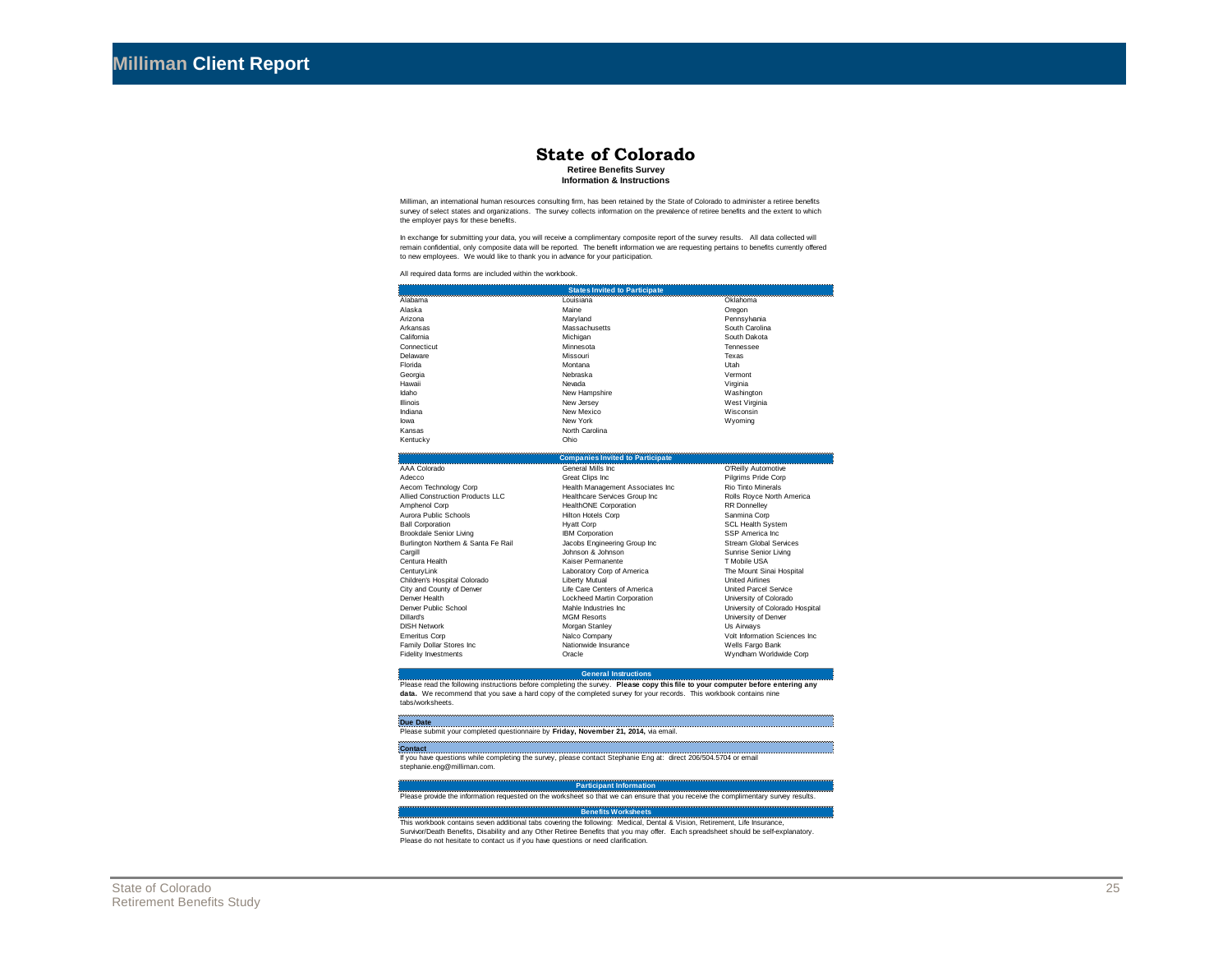**Retiree Benefits Survey Participant Information**

| <b>Organization name</b> |  |
|--------------------------|--|
| <b>Address</b>           |  |
| City, state, zip code    |  |

| Name of person completing survey |  |
|----------------------------------|--|
| Title                            |  |
| Phone number                     |  |
| <b>E-mail address</b>            |  |

| Name of person to receive report (if different from above) |  |
|------------------------------------------------------------|--|
| <b>Title</b>                                               |  |
| E-mail                                                     |  |

### Total number of retirees

| <b>Exempt from Social Securit</b>               |     |  |
|-------------------------------------------------|-----|--|
| <b>AMACION</b>                                  |     |  |
| Are any contributions made to retiree benefits? | Yes |  |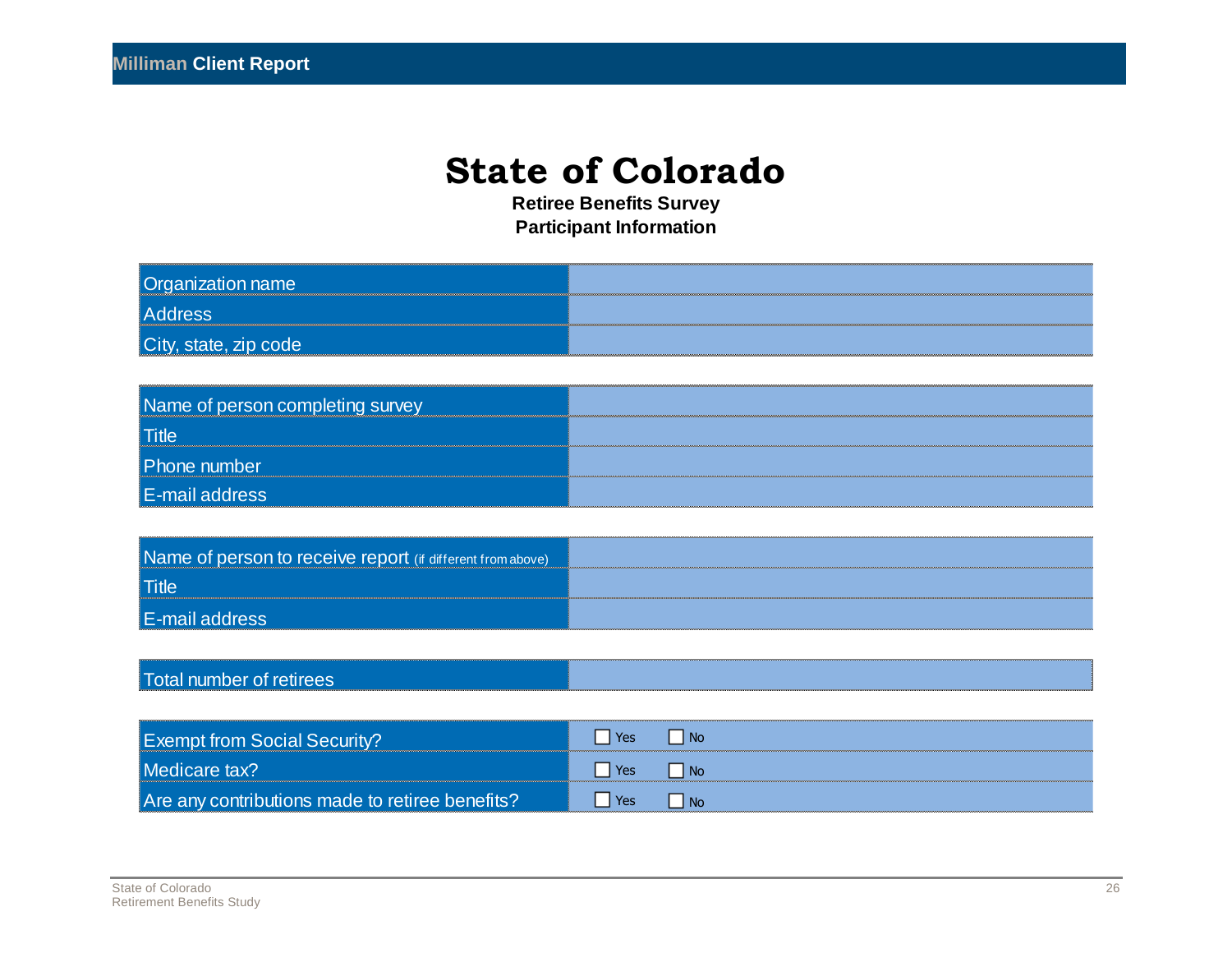**Retiree Benefits Survey Retiree Medical Benefits**

#### **Pre-65 Medical**

| Do you offer pre-65 retiree medical insurance?                              |     | Yes | Nο                     |  |
|-----------------------------------------------------------------------------|-----|-----|------------------------|--|
| If yes, do you pay a portion of the premium for any of the following tiers? |     |     |                        |  |
| Contribution to Premium                                                     |     |     | Approximate Percentage |  |
| <b>Retiree Only</b>                                                         | Yes | No  |                        |  |
| Retiree & Spouse                                                            | Yes | No  |                        |  |
| Retiree & Child(ren)                                                        | Yes | No  |                        |  |
| <b>Retiree &amp; Family</b>                                                 | Yes | No  |                        |  |
| Surviving Spouse                                                            | Yes | Nο  |                        |  |

Please provide any additional information on your pre-65 medical insurance:

#### **Post-65 Medical**

| Do you offer post-65 retiree medical insurance?<br>l l Yes                  |                        |    | No |  |
|-----------------------------------------------------------------------------|------------------------|----|----|--|
| If yes, do you pay a portion of the premium for any of the following tiers? |                        |    |    |  |
|                                                                             | Approximate Percentage |    |    |  |
| <b>Retiree Only</b>                                                         | Yes                    | No |    |  |
| Retiree & Spouse                                                            | Yes                    | No |    |  |
| Retiree & Child(ren)                                                        | Yes                    | No |    |  |
| Retiree & Family                                                            | Yes                    | Nο |    |  |
| <b>Surviving Spouse</b>                                                     | Yes                    | N٥ |    |  |

Please provide any additional information on your post-65 medical insurance: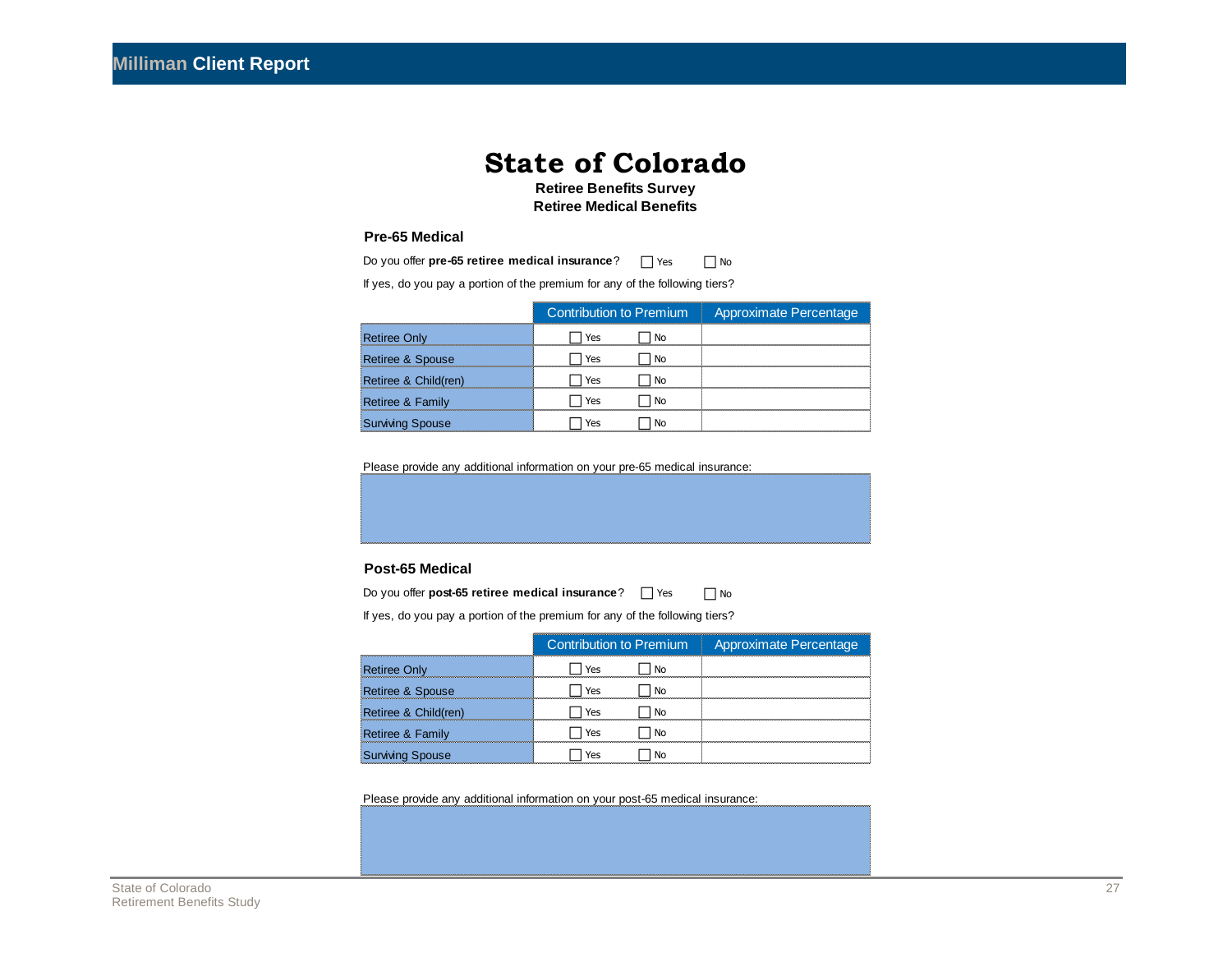**Retiree Benefits Survey Retiree Dental & Vision Benefits**

#### **Retiree Dental Plans**

| Do you offer <b>dental</b> coverage to your retirees? $\Box$ Yes<br>l No    |           |  |  |  |  |
|-----------------------------------------------------------------------------|-----------|--|--|--|--|
| If yes, do you pay a portion of the premium for any of the following tiers? |           |  |  |  |  |
| <b>Contribution to Premium</b><br>Approximate Percentage                    |           |  |  |  |  |
| <b>Retiree Only</b>                                                         | Yes<br>Nο |  |  |  |  |
| Retiree & Spouse                                                            | Yes<br>Nο |  |  |  |  |
| Retiree & Child(ren)                                                        | Yes<br>Nη |  |  |  |  |
| Retiree & Family                                                            | Yes       |  |  |  |  |
| Surviving Spouse                                                            | Yes<br>N٥ |  |  |  |  |

Please provide any additional information on your dental plans:

#### **Retiree Vision Plans**

| Do you offer <b>vision</b> coverage to your retirees? $\Box$ Yes<br>No      |                                |                        |  |  |
|-----------------------------------------------------------------------------|--------------------------------|------------------------|--|--|
| If yes, do you pay a portion of the premium for any of the following tiers? |                                |                        |  |  |
|                                                                             | <b>Contribution to Premium</b> | Approximate Percentage |  |  |
| <b>Retiree Only</b>                                                         | Yes                            |                        |  |  |
| Retiree & Spouse                                                            | Yes<br>N٥                      |                        |  |  |
| Retiree & Child(ren)                                                        | Yes                            |                        |  |  |
| Retiree & Family                                                            | Yes                            |                        |  |  |
| <b>Surviving Spouse</b>                                                     | Yes                            |                        |  |  |

Please provide any additional information on your vision plans: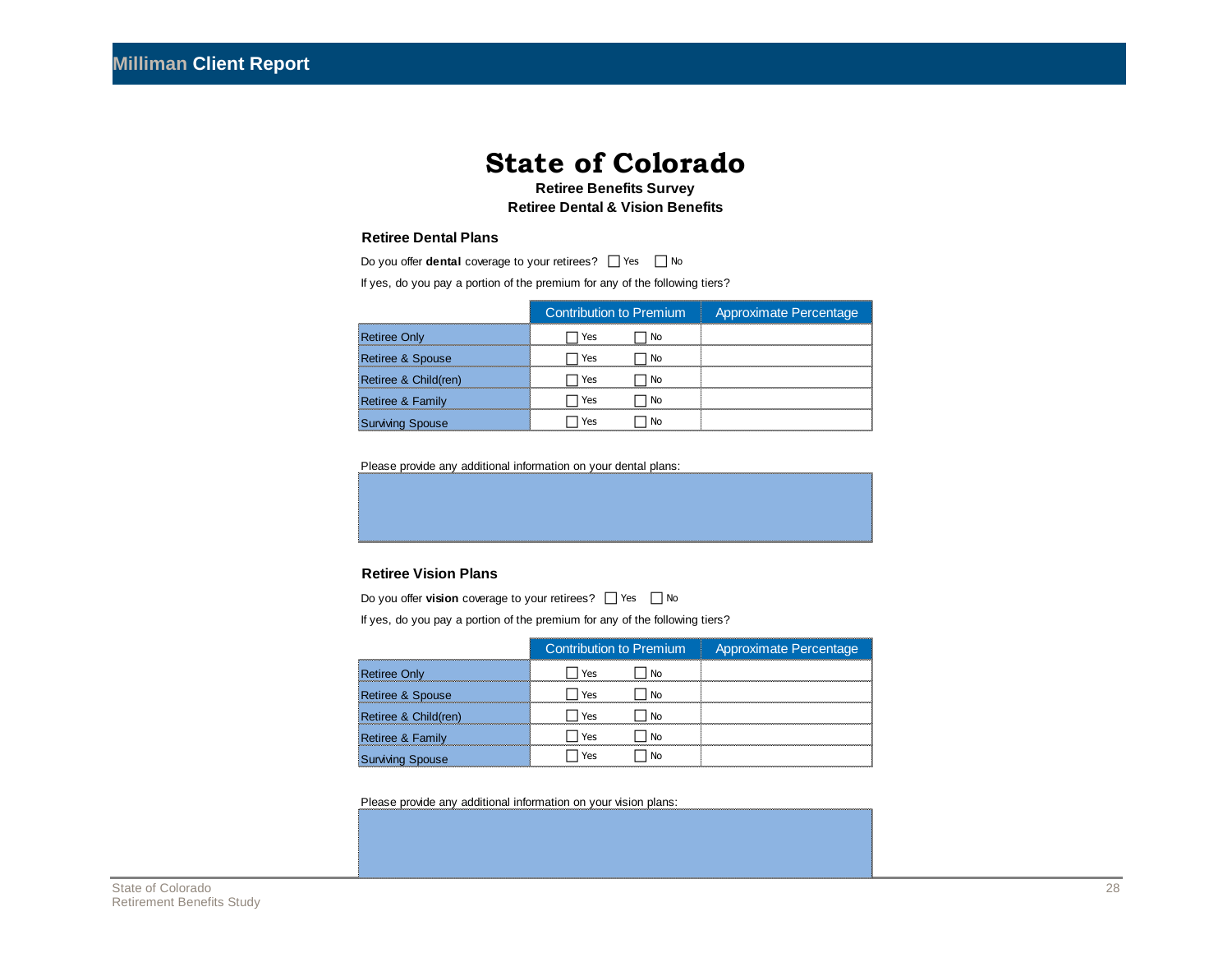|                                | <b>State of Colorado</b> |  |
|--------------------------------|--------------------------|--|
| <b>Retiree Benefits Survey</b> |                          |  |

**Retiree Retirement Benefits**

#### **Defined Benefit (DB) Plan**

| Do you offer a defined benefit plan?<br>    Yes<br>  No<br>What is your benefit formula (i.e., Years of Service x 5 Year Final Average Salary x Benefit Factor of 2%, etc.)?                                                                  |
|-----------------------------------------------------------------------------------------------------------------------------------------------------------------------------------------------------------------------------------------------|
|                                                                                                                                                                                                                                               |
| Is there a cost-of-living adjustment for your DB plan?<br>$\Box$ Yes<br>  No<br>If yes, please describe:                                                                                                                                      |
|                                                                                                                                                                                                                                               |
| Is there an employee contribution for your DB plan? $\Box$<br>□ No<br>Yes<br>If yes, what is the percent contribution:                                                                                                                        |
| Please provide any additional information on your defined benefit plan:                                                                                                                                                                       |
|                                                                                                                                                                                                                                               |
| Defined Contribution (DC) Plan (contributory savings plan)<br>Do you offer a defined contribution plan?<br>$\Box$ No<br>$\Box$ Yes                                                                                                            |
| If yes, what type of plan(s) do you offer?<br>$\Box$ Nonelective employer contribution (i.e. profit sharing)<br>Other<br>□ IRS Section (401(k) Plan) □ Savings Plan (IRS Section 401(a) Plan)<br>Deferred Compensation (IRS Section 457 Plan) |
| If other, please explain:                                                                                                                                                                                                                     |
|                                                                                                                                                                                                                                               |
| If you have a nonelective employer contribution, what is your formula?                                                                                                                                                                        |
|                                                                                                                                                                                                                                               |
| If this is a matching plan, what is your formula?                                                                                                                                                                                             |
|                                                                                                                                                                                                                                               |
| Please provide any additional information on your defined contribution plan:                                                                                                                                                                  |
|                                                                                                                                                                                                                                               |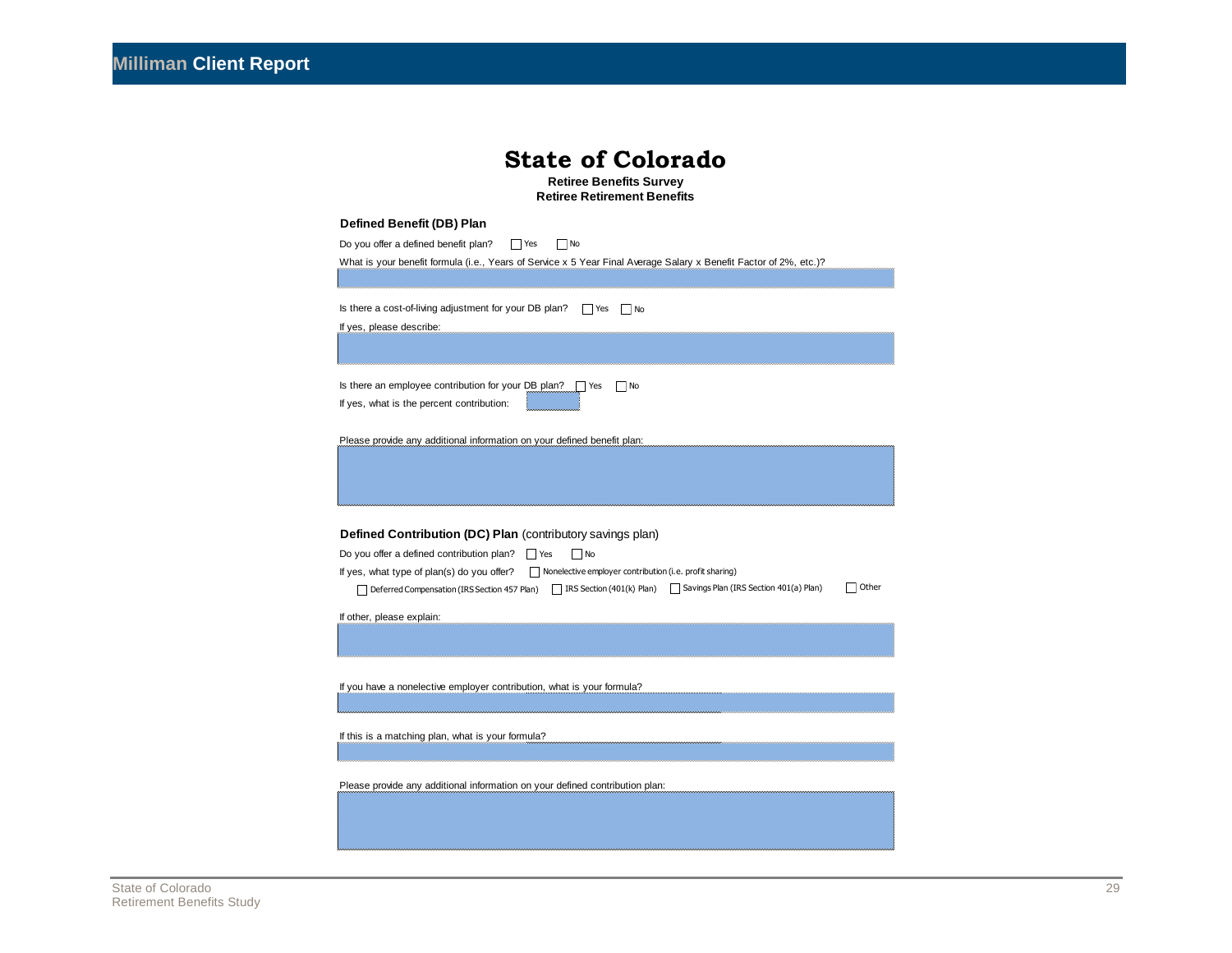**Retiree Benefits Survey Retiree Life Insurance**

|  |  | Indicate the plans your organization offers (check all that apply): |  |
|--|--|---------------------------------------------------------------------|--|
|--|--|---------------------------------------------------------------------|--|

| Basic group term life insurance                     | $\Box$ Yes $\Box$ No |  |
|-----------------------------------------------------|----------------------|--|
| Voluntary supplemental group term life insurance    | $\Box$ Yes $\Box$ No |  |
| Accidental death and dismemberment (AD&D) insurance | $\Box$ Yes $\Box$ No |  |
| Dependent life insurance                            | $\Box$ Yes $\Box$ No |  |

| voluntary supplementary group term me msurance      |                         |    | .   |                                                              |  |  |
|-----------------------------------------------------|-------------------------|----|-----|--------------------------------------------------------------|--|--|
| Accidental death and dismemberment (AD&D) insurance |                         |    | Yes | l No                                                         |  |  |
| Dependent life insurance                            |                         |    | res | l No                                                         |  |  |
|                                                     |                         |    |     |                                                              |  |  |
|                                                     | Contribution to Premium |    |     | If yes, please describe plan, coverage and your contribution |  |  |
|                                                     |                         |    |     |                                                              |  |  |
| Basic life insurance                                | Yes                     | No |     |                                                              |  |  |
| Supplemental                                        | Yes                     | No |     |                                                              |  |  |
|                                                     |                         |    |     |                                                              |  |  |
| AD&D                                                | Yes                     | Nο |     |                                                              |  |  |
| Dependent                                           | res)                    |    |     |                                                              |  |  |

Please provide any additional information on your retiree life insurance benefits: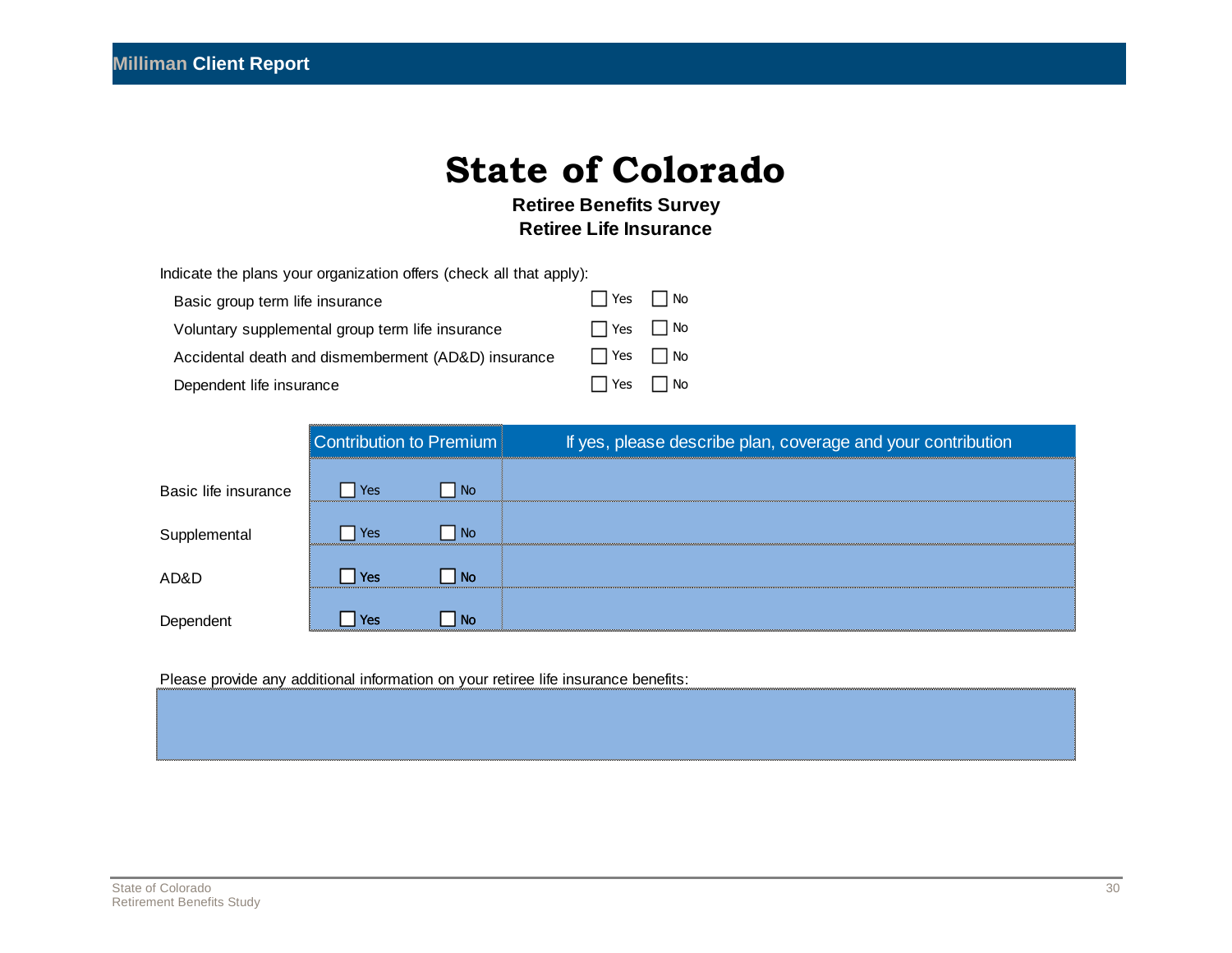**Retiree Benefits Survey Survivor/Death Benefits**

| Yes<br>Do you offer a survivor/death benefit?<br>No                                                         |             |       |  |  |
|-------------------------------------------------------------------------------------------------------------|-------------|-------|--|--|
| If yes, which plan is this included in? $\Box$ Defined Benefit<br>Defined Contribution                      | <b>Both</b> | Other |  |  |
| If other, please describe:                                                                                  |             |       |  |  |
|                                                                                                             |             |       |  |  |
|                                                                                                             |             |       |  |  |
| If through a defined benefit pension plan, does your plan offer: $\Box$ Life-only annuity $\Box$ Joint life |             | Both  |  |  |
| If you offer joint life through your DB plan, what percentages are offered?                                 |             |       |  |  |
| <b>No</b><br>Yes<br>Does your plan offer a lump sum payment?                                                |             |       |  |  |
| If yes, what is the lump sum benefit? Please describe:                                                      |             |       |  |  |
|                                                                                                             |             |       |  |  |
|                                                                                                             |             |       |  |  |

Please provide any additional information on your survivor/death benefits: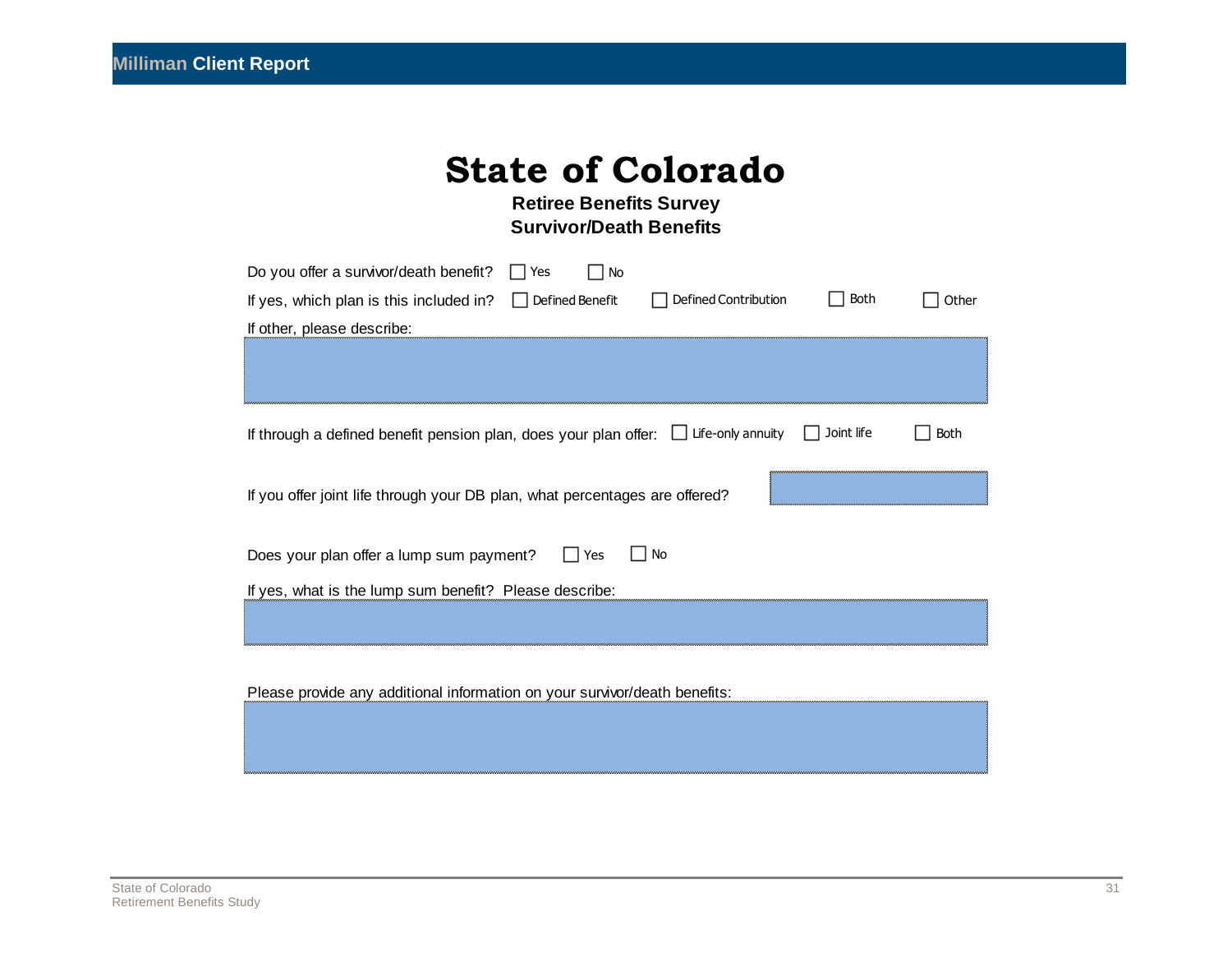**Retiree Benefits Survey Disability Benefits**

If you offer retirees a disability benefit or plan, please describe:

Do you offer a long term care plan to employees or retirees?  $\Box$  Yes  $\Box$  No

| Do you offer a long term care plan to employees or retirees? |                        |
|--------------------------------------------------------------|------------------------|
| <b>Contribution to Premium</b>                               | Approximate Percentage |
| ves                                                          |                        |